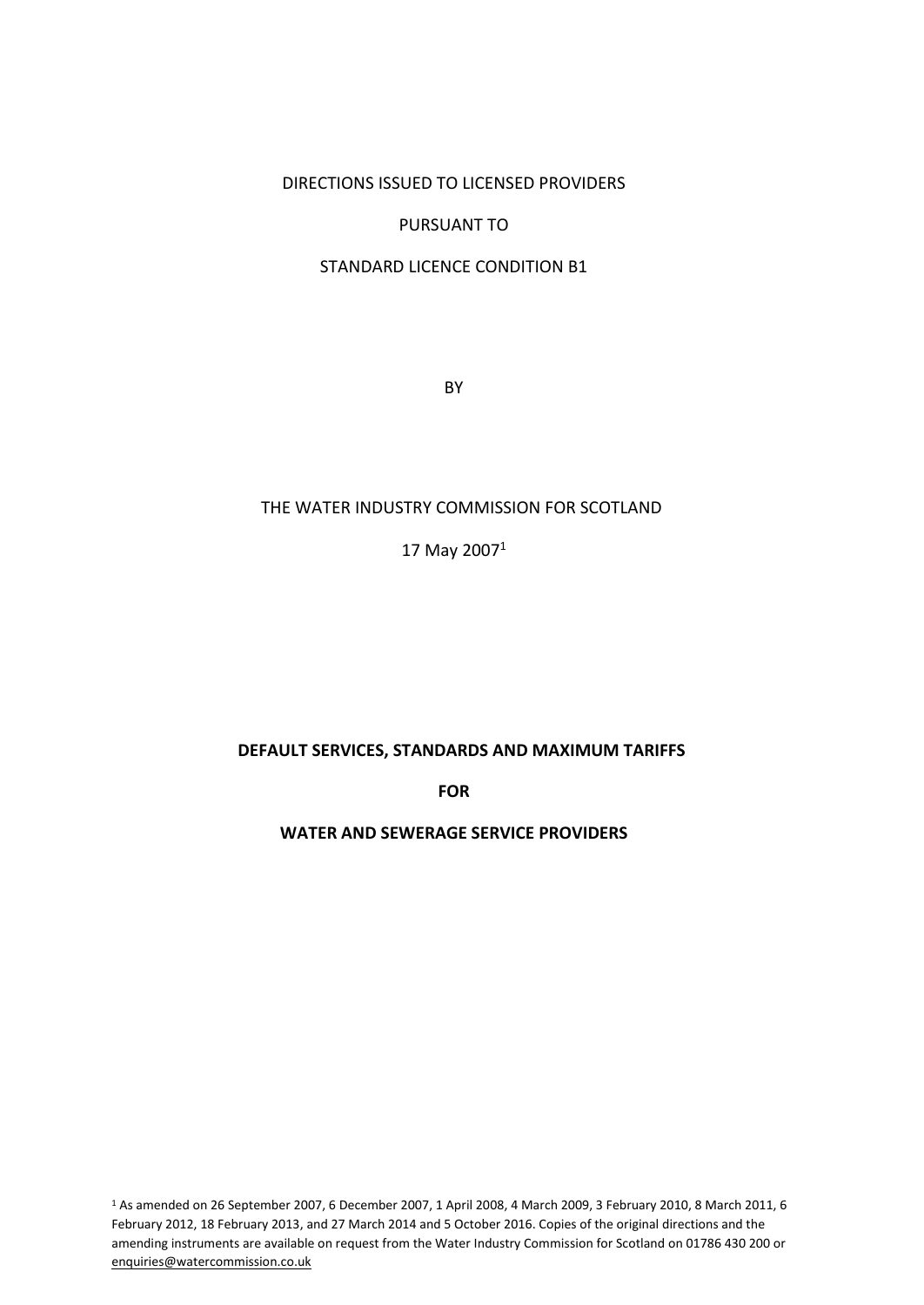# **Structure of this document**

This document is divided into three parts:

- Part 1 is a brief introduction which describes the legal context for the publication of the default services, standards and charges limits.
- Part 2 sets out (a) descriptions of each service which is to be regarded as a default service for the purposes of any water services licence and (b) for each such service, the default maximum tariff.
- Part 3 sets out (a) descriptions of each service which is to be regarded as a default service for the purposes of any sewerage services licence and (b) for each such service, the default maximum tariff.
- Part 4 sets out the standards which are to be treated as applicable to each of the default services.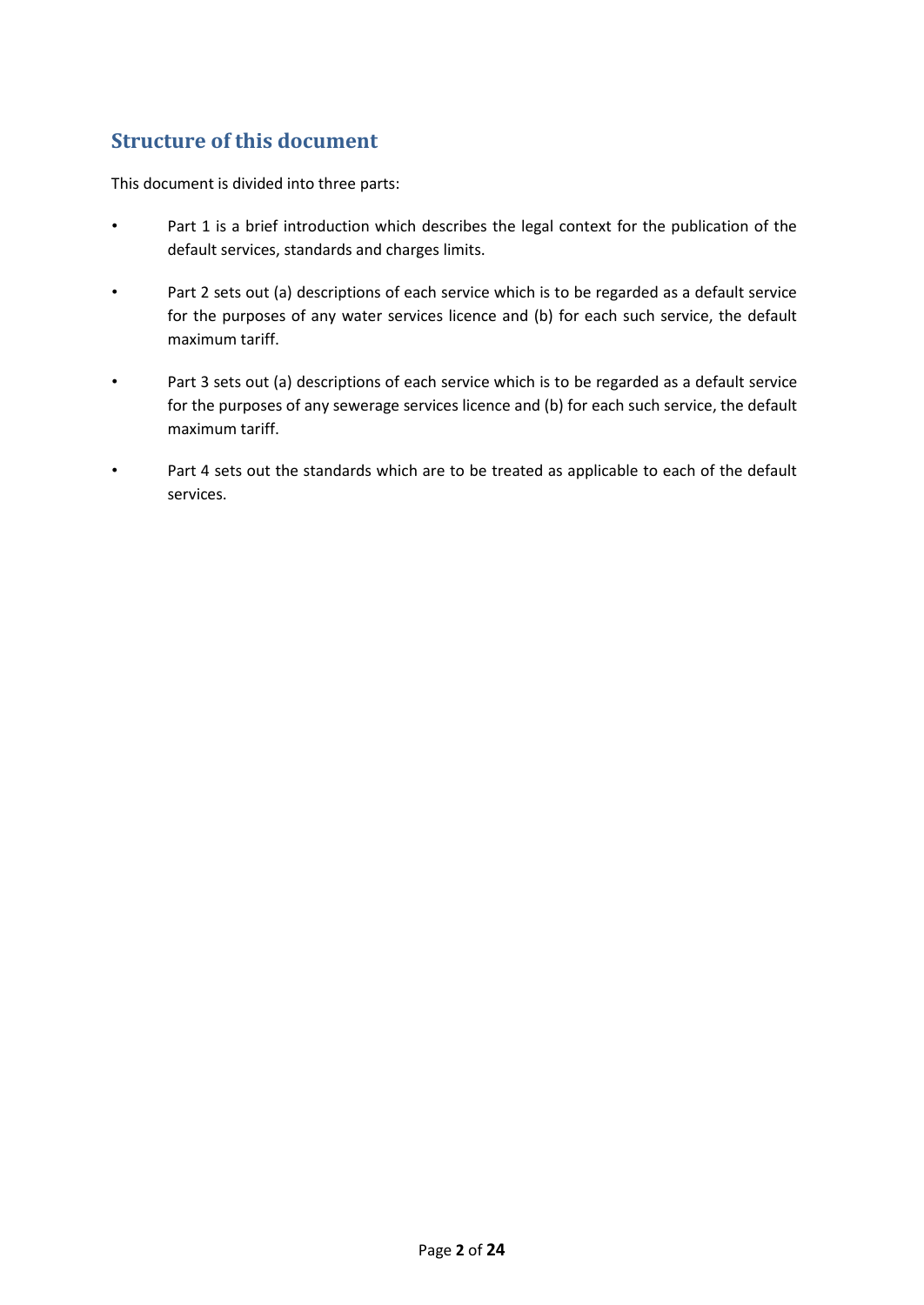# **1. Introduction**

On 17 May 2007 the Water Industry Commission for Scotland determined a set of standard conditions for the purposes of granting water services licences and sewerage services licences under the Water Services Etc (Scotland) Act 2005 (the **standard conditions**).

Under condition B1 (Duty to provide default services), each licensed provider to whom that condition applies is obliged in certain circumstances to offer to provide certain retail services (known as **default services**) to a particular standard (known as the **default standards**) and at a price not exceeding a maximum amount (known as the **default maximum tariffs**).

The Commission is given power under the standard conditions to issue directions defining how the key concepts of default services, default standards and default maximum tariffs are to apply in practice. Those directions are contained in this document.

The Commission will publicise these directions, keep them under review and may, from time to time, modify or replace them following such consultation as it may consider appropriate. The Commission will publish any such modifications to, or replacement of, these directions on its website.

Except as otherwise provided in these directions, words and expressions used in these directions shall have the same meaning as defined for the purposes of the standard conditions.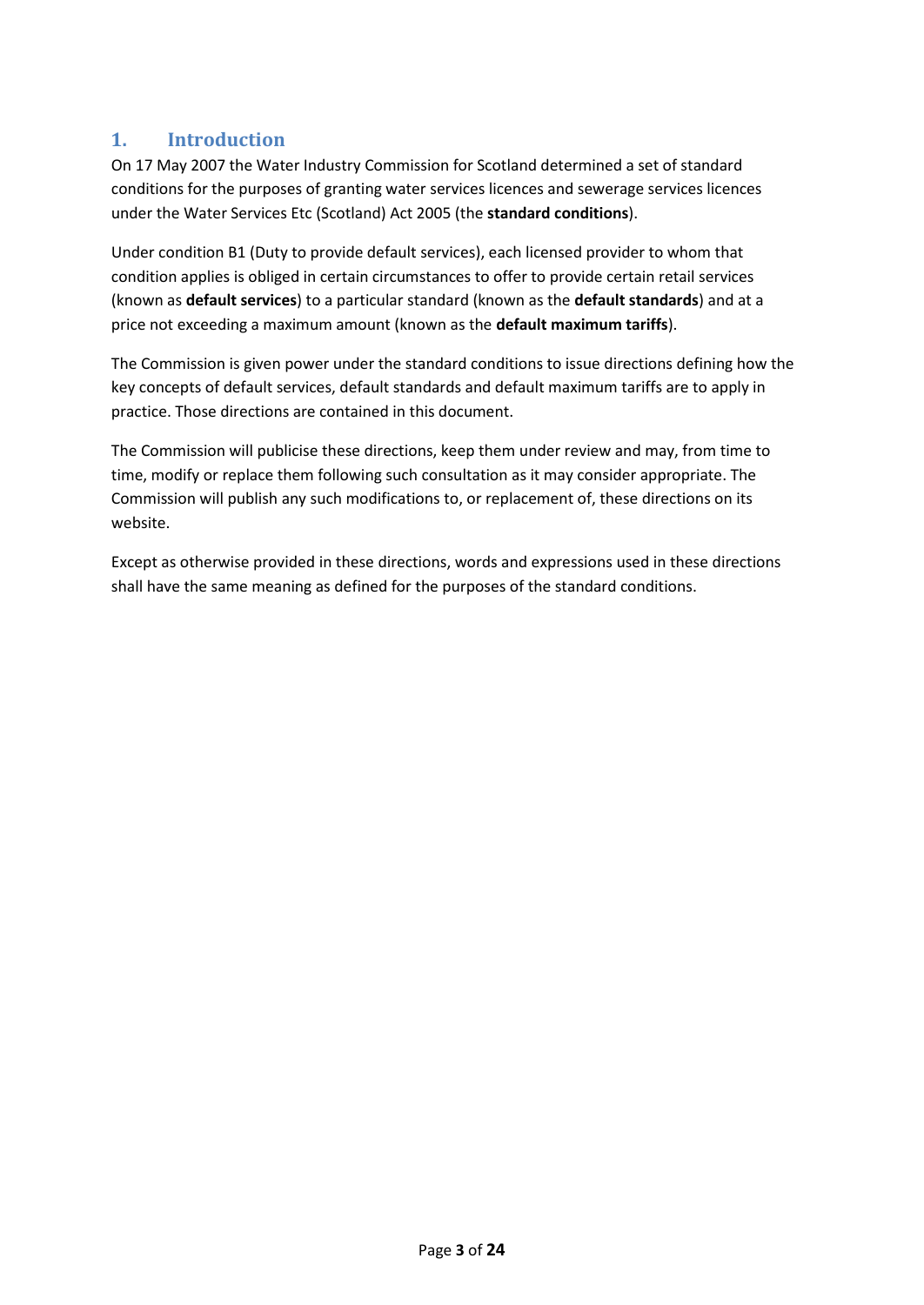# **2. The Default Services and Default Maximum Tariff (water services licences)**

In the table below, column A sets out various types of licensed services, the provision of which shall be treated as the provision of a "default service" for the purposes of the standard conditions in so far as applicable to any licence granted under section 6(1) of the 2005 Act but not otherwise. Column B sets out the method of charging for each service. Column C sets out, for each service, the amount which is to be regarded as the "default maximum tariff" for such purposes.

#### **Primary Services**

| A. Service type                                                                           | <b>B. Tariff description</b>         | C. Maximum<br>tariff* |
|-------------------------------------------------------------------------------------------|--------------------------------------|-----------------------|
| Non-household unmeasured water                                                            |                                      |                       |
| Fixed charge                                                                              | Fixed charge per connection per year | £157.96               |
| Rateable value charge                                                                     | Charge per £ of rateable value       | £0.03035              |
| Non-household standard metered<br>water connection up to and<br>including 20mm connection |                                      |                       |
| 20mm meter or smaller                                                                     | Fixed charge per connection per year | £142.91               |
| for the first 25m3 of water at a single<br>site per year                                  | Charge per $m3$ of water             | £2.1442               |
| for all volume over the first 25m3 at a<br>single site per year                           | Charge per $m3$ of water             | £0.8042               |
| Non-household measured water<br>supply greater than 20mm<br>connection                    |                                      |                       |
| meter over 20mm and up to 25mm                                                            | Fixed charge per connection per year | £425                  |
| meter over 25mm and up to 40mm                                                            | Fixed charge per connection per year | £1,203                |
| meter over 40mm and up to 50mm                                                            | Fixed charge per connection per year | £2,673                |
| meter over 50mm and up to 80mm                                                            | Fixed charge per connection per year | £6,961                |
| meter over 80mm and up to 100mm                                                           | Fixed charge per connection per year | £16,839               |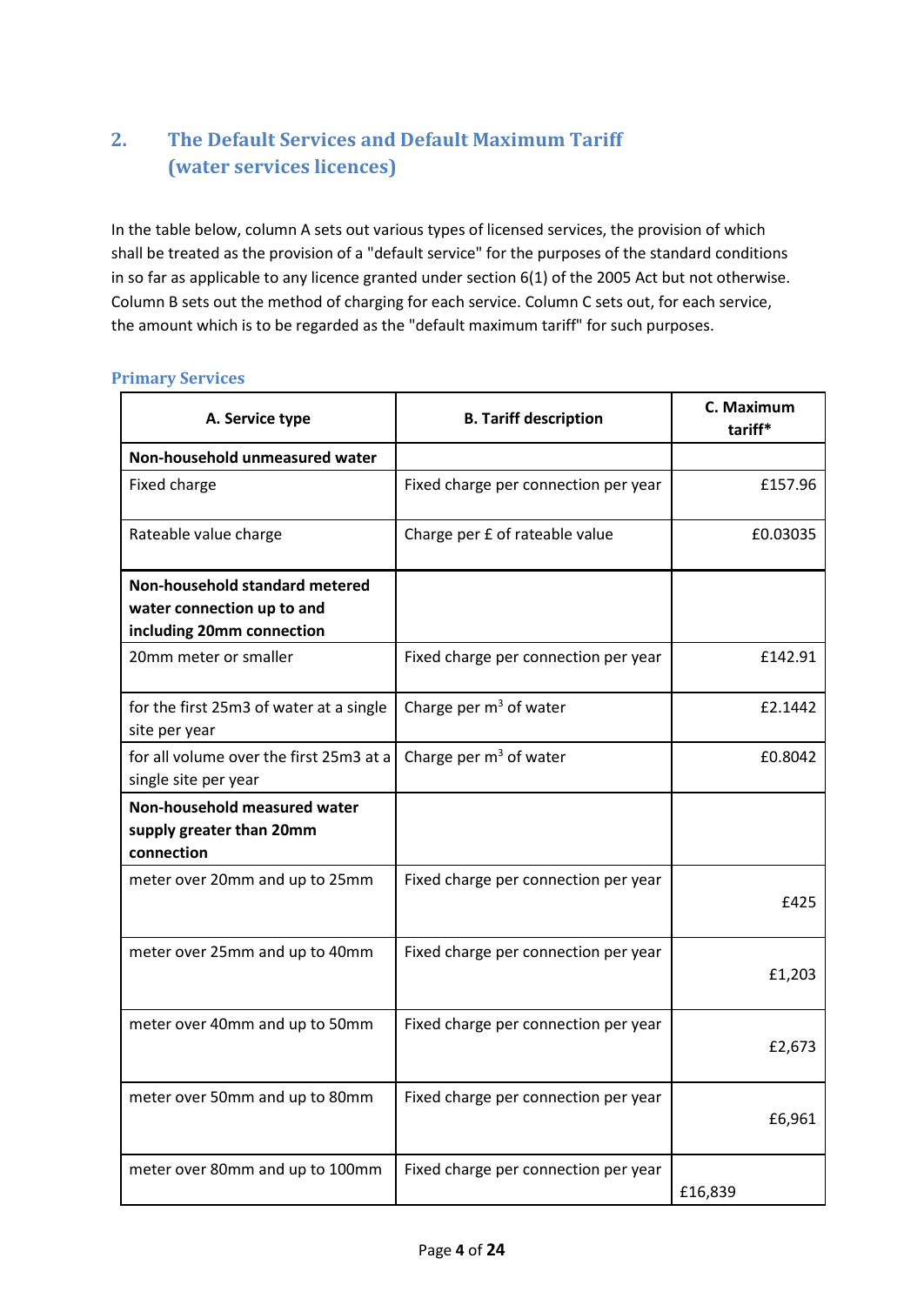| A. Service type                                                                  | <b>B. Tariff description</b>         | C. Maximum<br>tariff* |
|----------------------------------------------------------------------------------|--------------------------------------|-----------------------|
| meter over 100mm and up to<br>150mm                                              | Fixed charge per connection per year | £47,381               |
| meter over 150mm and up to 200mm                                                 | Fixed charge per connection per year | £103,266              |
| meter over 200mm and up to 250mm                                                 | Fixed charge per connection per year | £187,095              |
| meter over 250mm and up to 300mm                                                 | Fixed charge per connection per year | £302,478              |
| for the first 100,000m3 at a single site<br>per year                             | Charge per $m3$ of water             | £0.8042               |
| over 100,000m3 up to 250,000m3 at a<br>single site per year                      | Charge per $m3$ of water             | £0.6879               |
| over 250,000m3 at a single site per<br>year                                      | Charge per m <sup>3</sup> of water   | £0.6627               |
| over 1,000,000m3 at a single site per<br>year                                    | Charge per $m3$ of water             | £0.4913               |
| Miscellaneous services not included<br>in another service type                   |                                      |                       |
| Taps, troughs and drinking bowls:<br><b>Crofts and Registered Small Holdings</b> | Fixed charge per connection per year | £97.10                |
| Taps, troughs and drinking bowls:<br>Other properties                            | Fixed charge per connection per year | £148.97               |

\* The default maximum tariff that a licensed provider can charge for the provision of the default services listed in Column A of the "Primary Services" table above to Vacant Premises (as defined in the Market Code, being the code designated as such under the Water Services (Codes and Services) Directions 2007) is zero, unless and until Scottish Water's Wholesale Charges Scheme (as approved by the Commission) permits Scottish Water to levy wholesale charges in respect of such services. Where Scottish Water's Wholesale Charges Scheme (as approved by the Commission) does permit Scottish Water to levy wholesale charges in respect of such services, the default maximum tariff that a licensed provider can charge for the provision of such services is as set out in Column C of the "Primary Services" table above, or such other amount as the Commission may direct from time to time.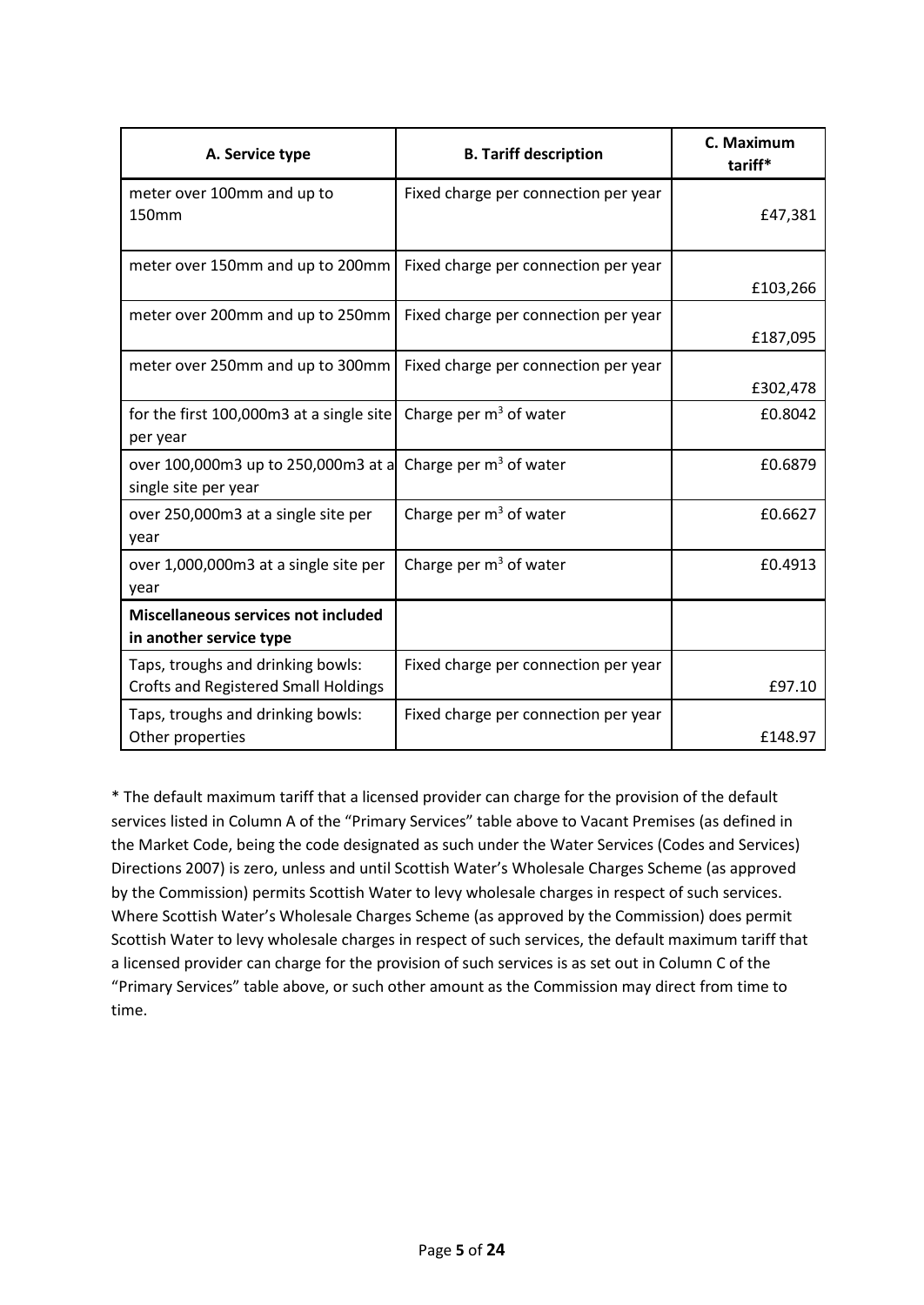# **Non-primary Services**

**See Annex B for a further note on non-primary services.** 

| A. Service type                                                                                                  | <b>B. Tariff description</b>                                                                                                                   | C. Maximum tariff |
|------------------------------------------------------------------------------------------------------------------|------------------------------------------------------------------------------------------------------------------------------------------------|-------------------|
| <b>Disconnections</b>                                                                                            |                                                                                                                                                |                   |
| Survey for in hours standard<br>disconnection, requested by licensed<br>provider: first hour on site             | Charge is based on length of time<br>taken to carry out survey. Standard<br>charge applies for up to 1 hour onsite.                            | £185.60           |
| Survey for in hours standard<br>disconnection, requested by licensed<br>provider: charge per hour thereafter     | Charge is based on length of time<br>taken to carry out survey. Standard<br>charge applies for each hour that<br>after the first hour on site. | £123.81           |
| Survey for out of hours standard<br>disconnection, requested by licensed<br>provider: first hour on site         | Charge is based on length of time<br>taken to carry out survey. Standard<br>charge applies for up to 1 hour on-<br>site.                       | £248.26           |
| Survey for out of hours standard<br>disconnection, requested by licensed<br>provider: charge per hour thereafter | Charge is based on length of time<br>taken to carry out survey. Standard<br>charge applies for each hour that<br>after the first hour on site. | £165.38           |
| In hours standard disconnection,<br>requested by licensed provider                                               | Charge per in hours disconnection                                                                                                              | £185.60           |
| Out of hours standard disconnection,<br>requested by licensed provider                                           | Charge per out of hours disconnection                                                                                                          | £248.26           |
| Survey for in hours standard<br>disconnection, requested by<br>customer: first hour on site                      | Charge is based on length of time<br>taken to carry out survey. Standard<br>charge applies for up to 1 hour on-<br>site.                       | £92.87            |
| Survey for in hours standard<br>disconnection, requested by<br>customer: charge per hour<br>thereafter           | Charge is based on length of time<br>taken to carry out survey. Standard<br>charge applies for each hour that<br>after the first hour on site. | £61.91            |
| Survey for out of hours standard<br>disconnection, requested by<br>customer: first hour on site                  | Charge is based on length of time<br>taken to carry out survey. Standard<br>charge applies for up to 1 hour onsite.                            | £124.20           |
| Survey for out of hours standard<br>disconnection, requested by<br>customer: charge per hour<br>thereafter       | Charge is based on length of time<br>taken to carry out survey. Standard<br>charge applies for each hour that<br>after the first hour on site. | £82.63            |
| In hours standard disconnection,<br>requested by customer                                                        | Charge per in hours disconnection                                                                                                              | £92.87            |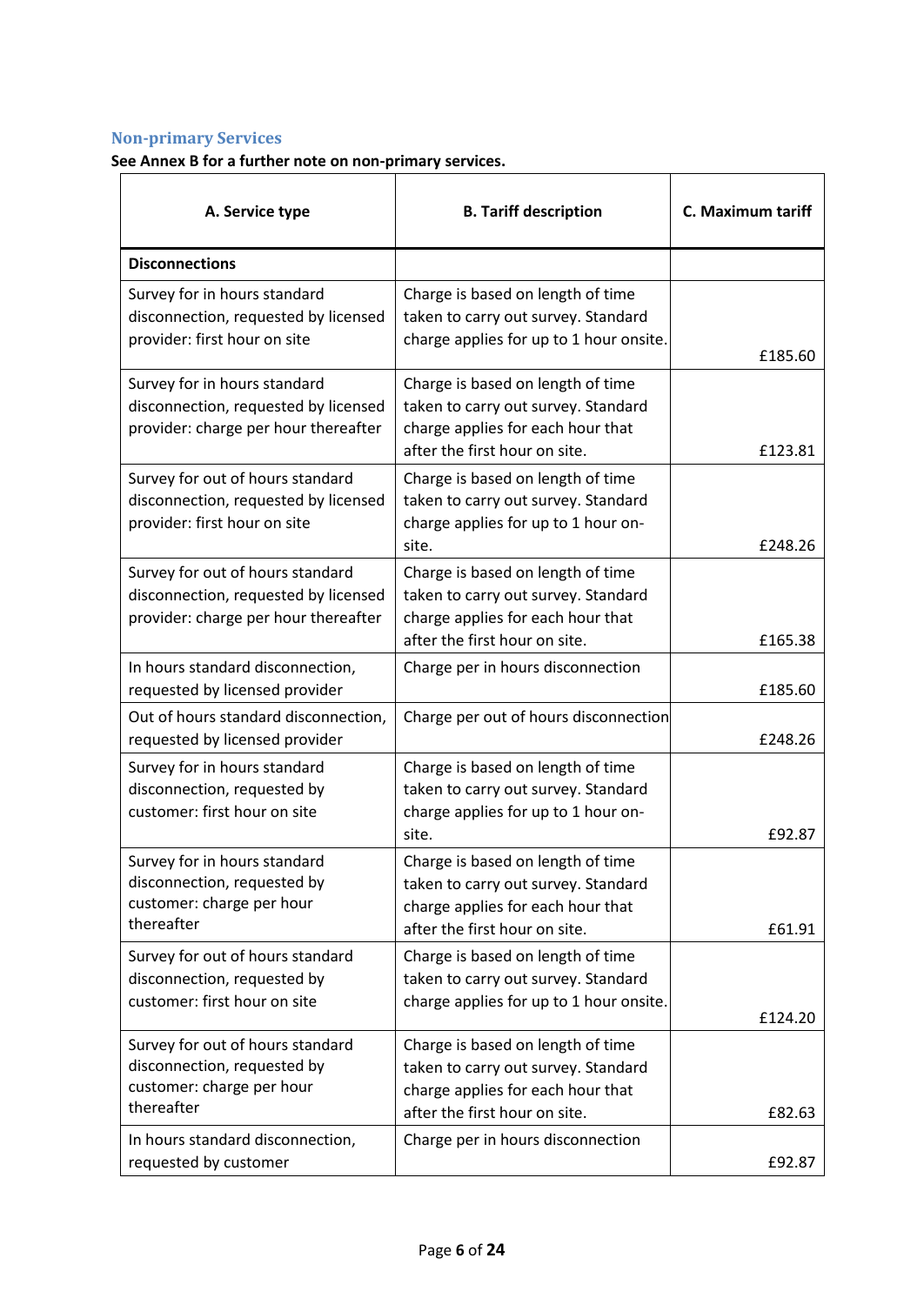| A. Service type                                                                          | <b>B. Tariff description</b>                                                                                                                                                                                                         | C. Maximum tariff |
|------------------------------------------------------------------------------------------|--------------------------------------------------------------------------------------------------------------------------------------------------------------------------------------------------------------------------------------|-------------------|
| Out of hours standard disconnection,                                                     | Charge per out of hours disconnection                                                                                                                                                                                                |                   |
| requested by customer                                                                    |                                                                                                                                                                                                                                      | £124.20           |
| In hours advanced commitment<br>standard disconnection (survey and<br>disconnection)     | This is the value of the reduction in<br>the default charges where a customer<br>commits in advance to paying<br>standard disconnection charges in<br>the event that a survey demonstrates<br>a standard disconnection is practical. | $-61.91$          |
| Out of hours advanced commitment<br>standard disconnection (survey and<br>disconnection) | This is the value of the reduction in<br>the default charges where a customer<br>commits in advance to paying<br>standard disconnection charges in<br>the event that a survey demonstrates<br>a standard disconnection is practical. | $-E82.63$         |
| All other non-standard disconnections                                                    | Charge per disconnection.                                                                                                                                                                                                            | Reasonable costs  |
| <b>Meter installation surveys</b>                                                        |                                                                                                                                                                                                                                      |                   |
| In hours meter survey: first hour on<br>site                                             | Charge is based on length of time<br>taken to carry out survey. Standard<br>charge applies for up to 1 hour on-<br>site.                                                                                                             | £92.87            |
| In hours meter survey: per hour<br>thereafter                                            | Charge is based on length of time<br>taken to carry out survey. Standard<br>charge applies for each hour that<br>after the first hour on site.                                                                                       | £61.91            |
| Out of hours meter survey: first hour<br>on site                                         | Charge is based on length of time<br>taken to carry out survey. Standard<br>charge applies for up to 1 hour on-<br>site.                                                                                                             | £124.20           |
| Out of hours meter survey: per hour<br>thereafter                                        | Charge is based on length of time<br>taken to carry out survey. Standard<br>charge applies for each hour that<br>after the first hour on site.                                                                                       | £82.63            |
| Survey requiring additional resources                                                    | Charge per survey                                                                                                                                                                                                                    | Reasonable costs  |
| <b>Meter installation</b>                                                                |                                                                                                                                                                                                                                      |                   |
| Internal fit PSMT meter (15mm)                                                           | per meter installation                                                                                                                                                                                                               | £319.98           |
| Internal fit PSMT meter (20mm)                                                           | per meter installation                                                                                                                                                                                                               | £335.21           |
| Internal fit PSMT meter (25mm)                                                           | per meter installation                                                                                                                                                                                                               | £386.01           |
| Internal fit PSMT meter (30mm)                                                           | per meter installation                                                                                                                                                                                                               | £462.18           |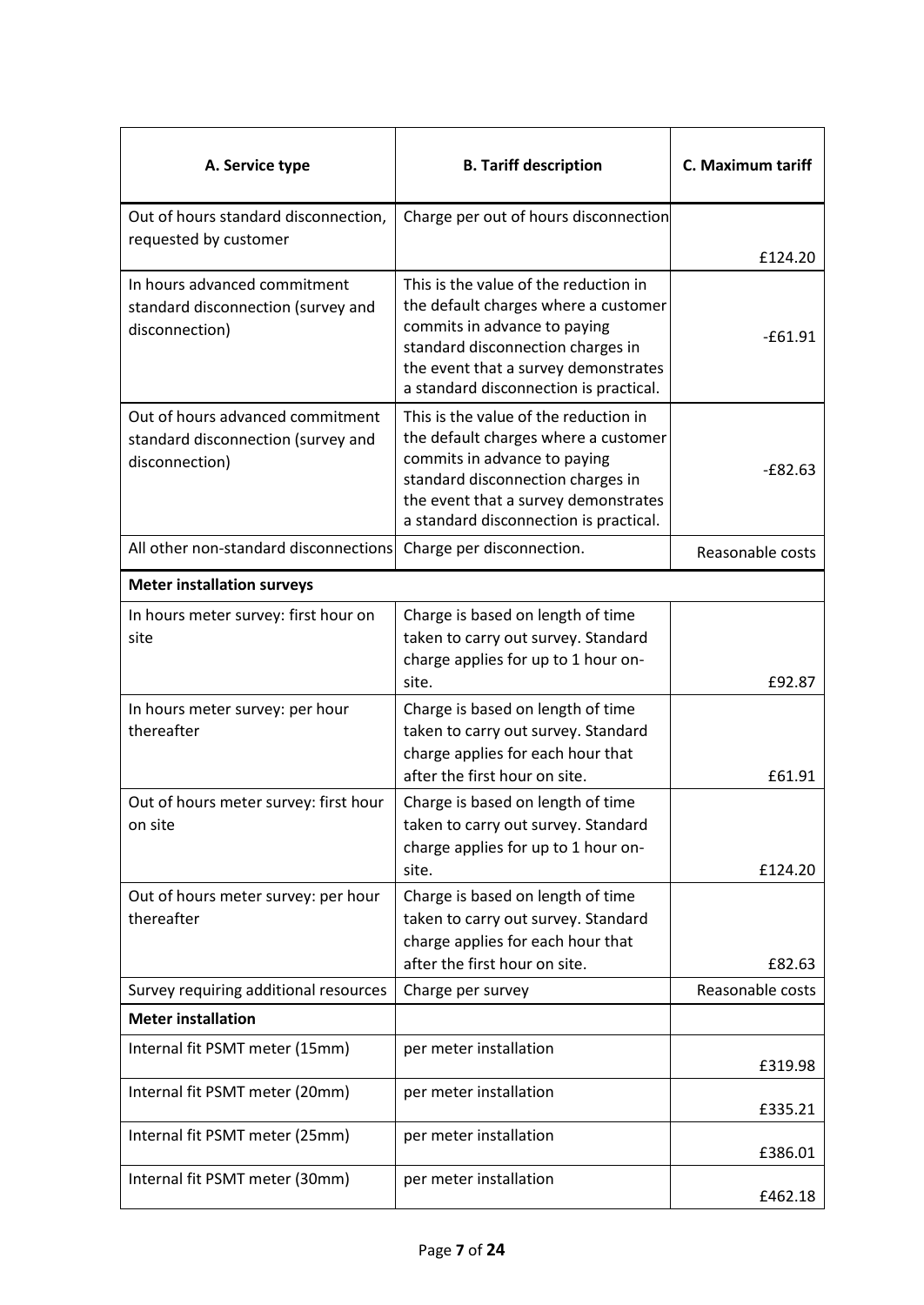| A. Service type                                                     | <b>B. Tariff description</b> | C. Maximum tariff |
|---------------------------------------------------------------------|------------------------------|-------------------|
| Internal fit PSMT meter (40mm)                                      | per meter installation       | £787.25           |
| Internal fit helix meter (50mm)                                     | per meter installation       | £1,013.27         |
| Internal fit helix meter (80mm)                                     | per meter installation       | £1,145.32         |
| Internal fit helix meter (100mm)                                    | per meter installation       | £1,381.50         |
| Internal fit helix meter (150mm)                                    | per meter installation       | £1,643.08         |
| External fit in existing chamber (no<br>dig-up) (15mm)              | per meter installation       | £502.82           |
| External fit in existing chamber (no<br>dig-up) (20mm)              | per meter installation       | £518.05           |
| External fit in existing chamber (no<br>dig-up) (25mm)              | per meter installation       | £568.86           |
| External fit in existing chamber (no<br>dig-up) (30mm)              | per meter installation       | £645.04           |
| External fit in existing chamber (no<br>dig-up) (40mm)              | per meter installation       | £688.22           |
| External fit in existing chamber (no<br>dig-up) (50mm)              | per meter installation       | £1,285.00         |
| External fit in existing chamber (no<br>dig-up) (80mm)              | per meter installation       | £1,417.05         |
| External fit in existing chamber (no<br>dig-up) (100mm)             | per meter installation       | £1,653.23         |
| External fit in existing chamber (no<br>dig-up) (150mm)             | per meter installation       | £1,917.34         |
| External fit, dig-up & rebuild chamber<br>in verge/footpath (15mm)  | per meter installation       | £1,036.12         |
| External fit, dig-up & rebuild chamber<br>in verge/footpath (20mm)  | per meter installation       | £1,051.36         |
| External fit, dig-up & rebuild chamber<br>in verge/footpath (25mm)  | per meter installation       | £1,069.13         |
| External fit, dig-up & rebuild chamber<br>in verge/footpath (30mm)  | per meter installation       | £1,102.16         |
| External fit, dig-up & rebuild chamber<br>in verge/footpath (40mm)  | per meter installation       | £1,178.34         |
| External fit, dig-up & rebuild chamber<br>in verge/footpath (50mm)  | per meter installation       | £1,587.20         |
| External fit, dig-up & rebuild chamber<br>in verge/footpath (80mm)  | per meter installation       | £1,719.26         |
| External fit, dig-up & rebuild chamber<br>in verge/footpath (100mm) | per meter installation       | £1,955.43         |
| External fit, dig-up & rebuild chamber<br>in verge/footpath (150mm) | per meter installation       | £2,217.01         |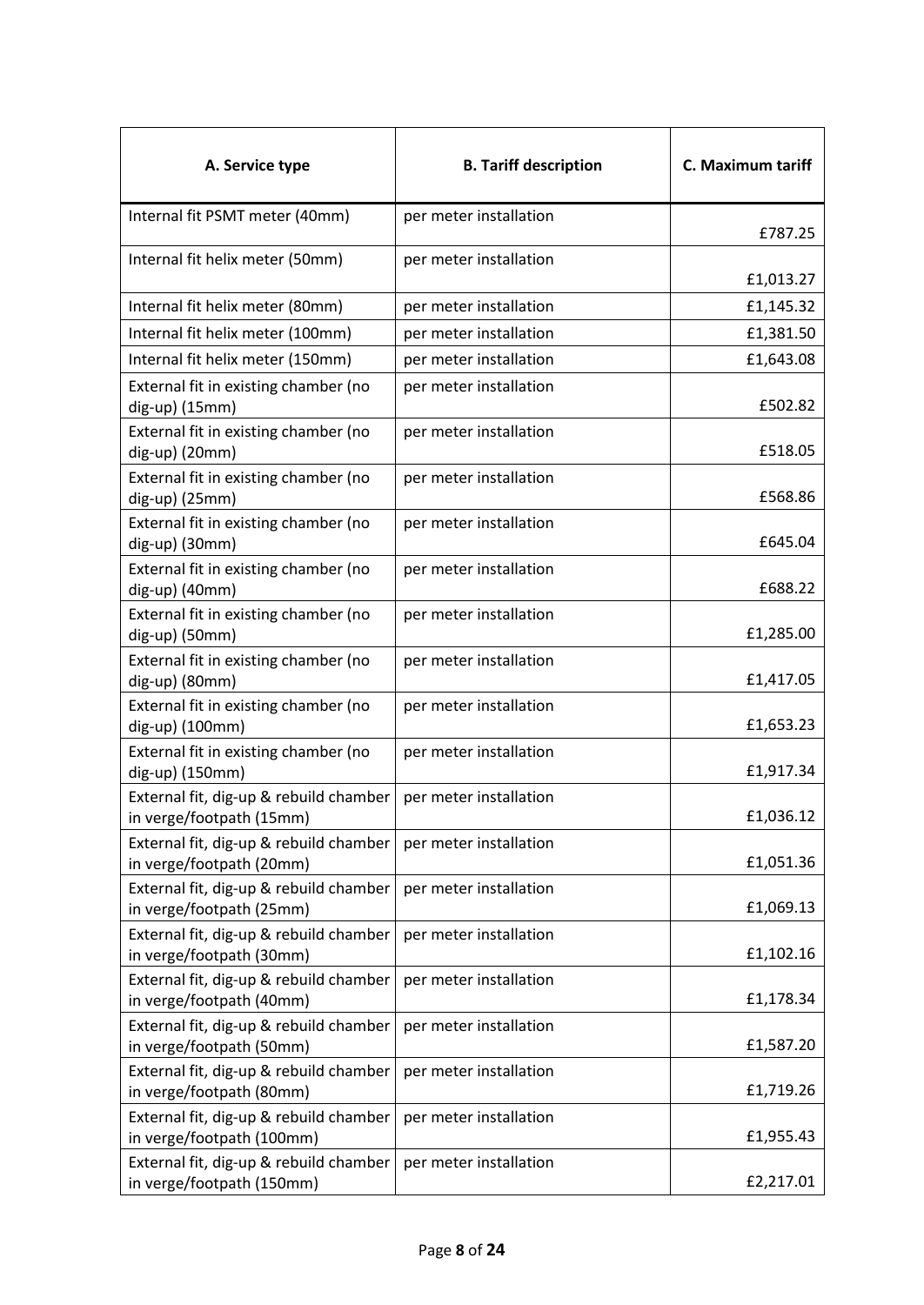| A. Service type                                                                                   | <b>B. Tariff description</b> | C. Maximum tariff |
|---------------------------------------------------------------------------------------------------|------------------------------|-------------------|
| External fit, dig-up and rebuild<br>chamber in surfaced road (15mm)                               | per meter installation       | £1,389.11         |
| External fit, dig-up and rebuild<br>chamber in surfaced road (20mm)                               | per meter installation       | £1,404.36         |
| External fit, dig-up and rebuild<br>chamber in surfaced road (25mm)                               | per meter installation       | £1,487.92         |
| External fit, dig-up and rebuild<br>chamber in surfaced road (30mm)                               | per meter installation       | £1,531.33         |
| External fit, dig-up and rebuild<br>chamber in surfaced road (40mm)                               | per meter installation       | £1,574.49         |
| External fit, dig-up and rebuild<br>chamber in surfaced road (50mm)                               | per meter installation       | £1,800.53         |
| External fit, dig-up and rebuild<br>chamber in surfaced road (80mm)                               | per meter installation       | £1,932.58         |
| External fit, dig-up and rebuild<br>chamber in surfaced road (100mm)                              | per meter installation       | £2,168.75         |
| External fit, dig-up and rebuild<br>chamber in surfaced road (150mm)                              | per meter installation       | £2,430.32         |
| External fit, dig-up & install ebco box<br>+ MSM meter in verge (15mm)                            | per meter installation       | £718.69           |
| External fit, dig-up & install ebco box<br>+ MSM meter in verge (20mm)                            | per meter installation       | £723.77           |
| External fit, dig-up & install ebco box<br>+ MSM meter in verge (25mm)                            | per meter installation       | £769.48           |
| External fit, dig-up & install ebco box<br>+ MSM meter in road (15mm)                             | per meter installation       | £1,025.97         |
| External fit, dig-up & install ebco box<br>+ MSM meter in road (20mm)                             | per meter installation       | £1,031.04         |
| External fit, dig-up & install ebco box<br>+ MSM meter in road (25mm)                             | per meter installation       | £1,076.76         |
| <b>Other metering services</b>                                                                    |                              |                   |
| Replacement of meter with meter of<br>different size                                              | per meter                    | Reasonable cost   |
| Replacement of damaged water<br>meter (if customer caused the<br>damage)                          | per meter                    | Reasonable cost   |
| Test meter for accuracy 34 meter<br>found to be accurate 3⁄4 meter 50mm<br>in diameter or smaller | per test                     | £524.96           |
| Test meter for accuracy 34 meter<br>found to be accurate 34 meter larger<br>than 50mm in diameter | per test                     | Reasonable cost   |
| Replacement of meter with meter of<br>different size                                              | per replacement              | Reasonable cost   |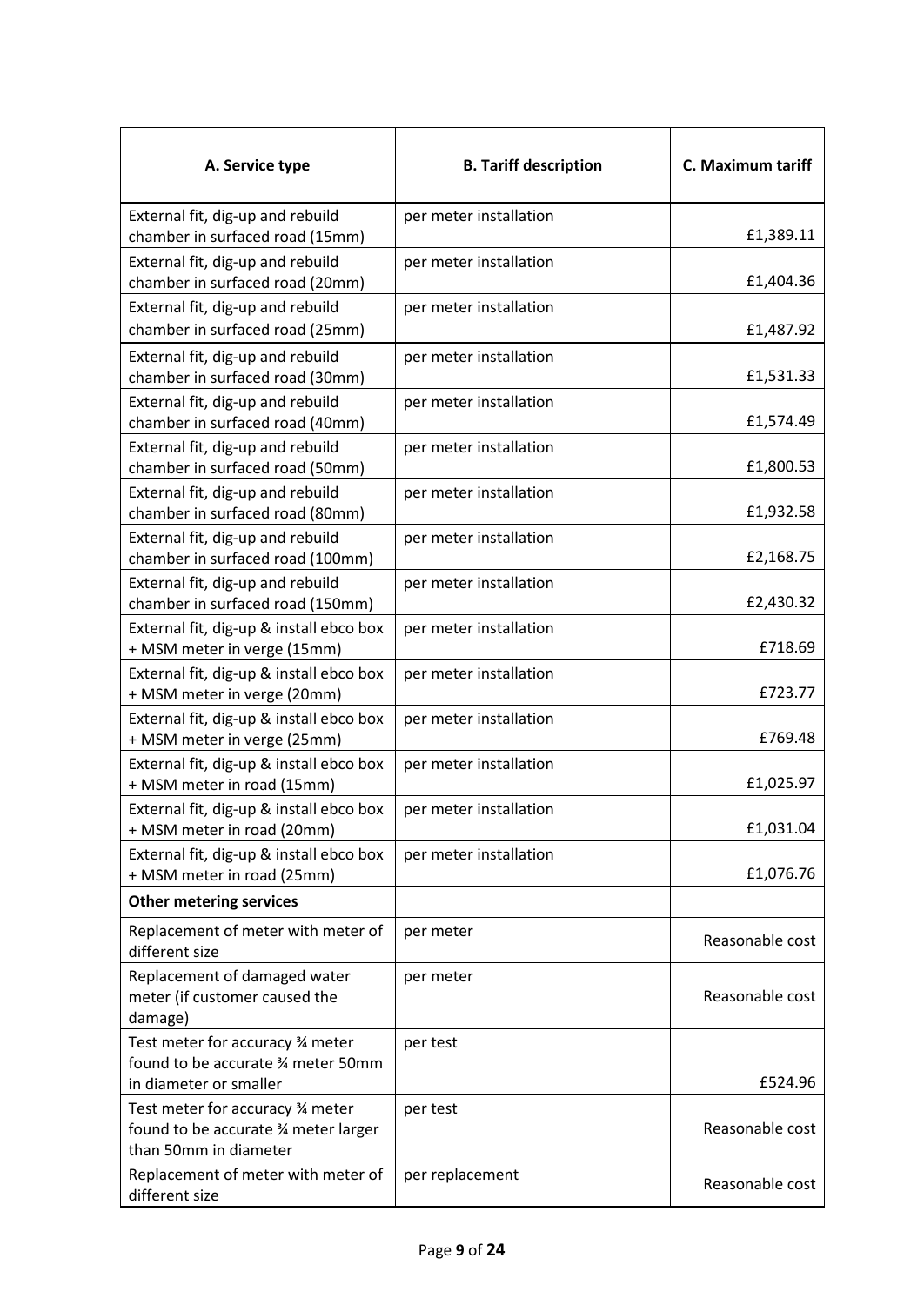| A. Service type                                                                   | <b>B. Tariff description</b>                                                                                                                                                                                                                                                                                                                                                                                               | C. Maximum tariff                                         |
|-----------------------------------------------------------------------------------|----------------------------------------------------------------------------------------------------------------------------------------------------------------------------------------------------------------------------------------------------------------------------------------------------------------------------------------------------------------------------------------------------------------------------|-----------------------------------------------------------|
| <b>Business and Industrial</b><br><b>Development Building Water</b>               |                                                                                                                                                                                                                                                                                                                                                                                                                            |                                                           |
| Site accommodation charges: fixed<br>charge per week                              | Charge per site accommodation per<br>week                                                                                                                                                                                                                                                                                                                                                                                  | £1.68                                                     |
| <b>Metered Charges</b>                                                            | Charge for volume of water used                                                                                                                                                                                                                                                                                                                                                                                            | Based on current<br>meter fixed and<br>volumetric charges |
| <b>Unmetered Charges</b>                                                          |                                                                                                                                                                                                                                                                                                                                                                                                                            |                                                           |
| Traditional work with contract price<br>up to £500,000                            | Percentage of contract price                                                                                                                                                                                                                                                                                                                                                                                               | 0.30%                                                     |
| Traditional work with contract price<br>over £500,000 first £500,000              | Percentage of contract price (first<br>£500,000)                                                                                                                                                                                                                                                                                                                                                                           | 0.30%                                                     |
| Traditional work with contract price<br>over £500,000 remaining contract<br>price | Percentage of contract price<br>(remaining value)                                                                                                                                                                                                                                                                                                                                                                          | 0.15%                                                     |
| All non-traditional work                                                          | Percentage of contract price                                                                                                                                                                                                                                                                                                                                                                                               | 0.15%                                                     |
| Additional charge for providing and<br>removing the water supply                  | Additional charge for providing and<br>removing the water supply                                                                                                                                                                                                                                                                                                                                                           | Reasonable cost                                           |
| All connection activity                                                           |                                                                                                                                                                                                                                                                                                                                                                                                                            |                                                           |
| All connection activity: minimum<br>charge                                        | For all charges activities associated<br>with connection activities (design<br>reviews, inspection fees,<br>infrastructure charges etc.), the<br>licensed provider may charge a one-<br>off and up-front connection<br>administrative charge. Maximum<br>charge per connection.                                                                                                                                            | £85                                                       |
| All connection activity: total charge                                             | For all charges payable to Scottish<br>Water associated with connection<br>activities (design reviews inspection<br>fees, infrastructure charges etc.), the<br>licensed provider may charge a<br>maximum percentage uplift to<br>Scottish Water's costs once a<br>connection is made. Any minimum<br>charges collected up front should be<br>netted off of this amount.<br>Percentage uplift to Scottish Water<br>charges. | 12%                                                       |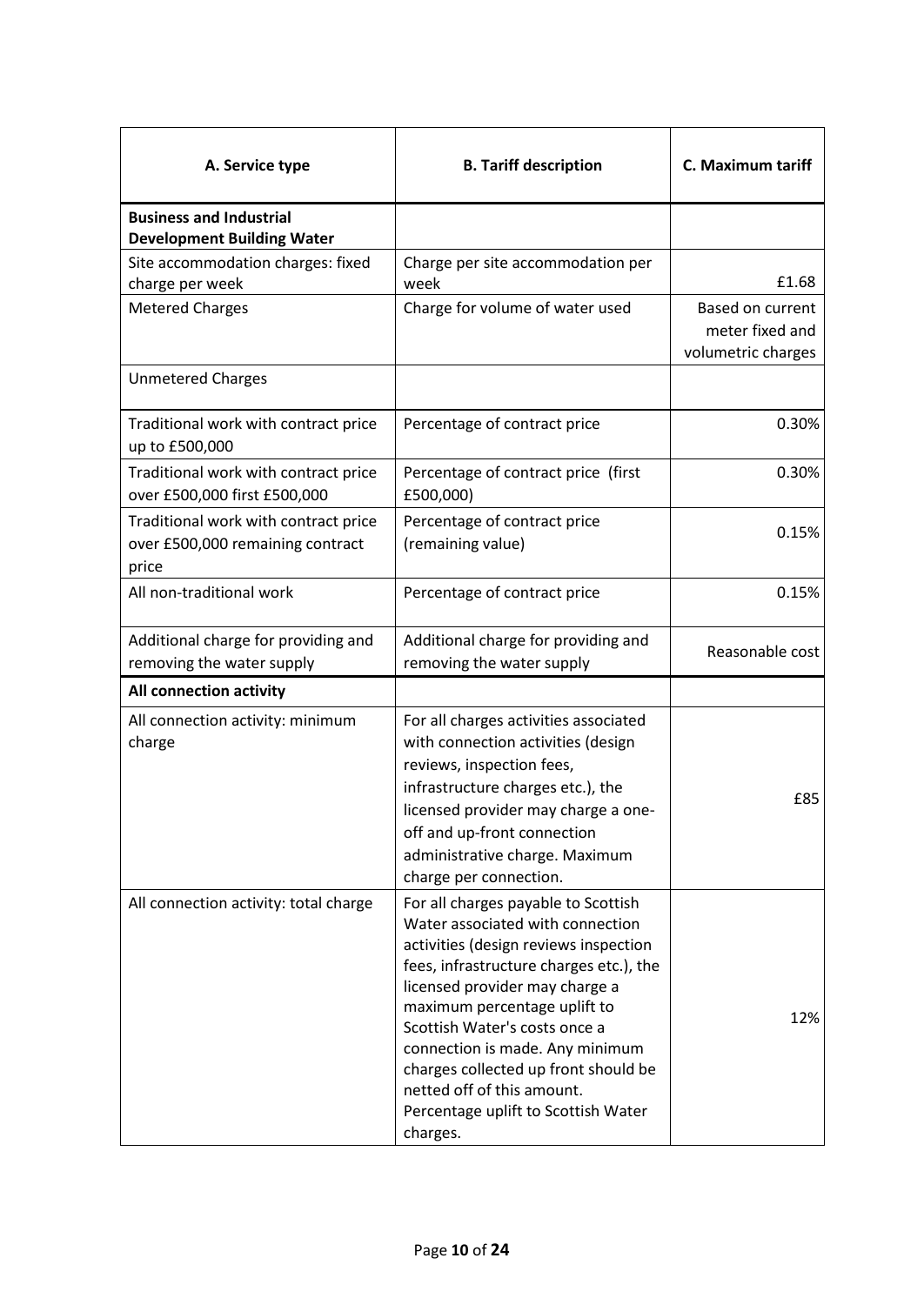# **3. The Default Services and Default Maximum Tariff (sewerage services licences)**

In the table below, column A sets out various types of licensed service shall be treated as the provision of a "default service" for the purposes of the standard conditions in so far as applicable to any licence granted under section 6(3) of the 2005 Act but not otherwise. Column B sets out the method of charging for each service. Column C sets out, for each service, the amount which is to be regarded as the "default maximum tariff" for such purposes.

#### **Primary Services**

| A. Service type                                                                                | <b>B. Tariff description</b>                     | C. Maximum tariff* |
|------------------------------------------------------------------------------------------------|--------------------------------------------------|--------------------|
| Non-Household unmeasured<br>wastewater                                                         |                                                  |                    |
| Fixed charge                                                                                   | Fixed charge per connection per year             | £178.38            |
| Rateable value charge                                                                          | Charge per £ of rateable value                   | £0.05092           |
| Non household standard metered<br>wastewater connection up to and<br>including 20mm connection |                                                  |                    |
| 20mm meter or smaller                                                                          | Fixed charge per connection per year             | £138.02            |
| for the first 23.75m3 of wastewater<br>at a single site per year                               | Charge per m3 of wastewater                      | £2.3982            |
| for all volume over the first 23.75m3<br>at a single site per year                             | Charge per m3 of wastewater                      | f1.4421            |
| Non-household measured<br>wastewater greater than 20mm<br>connection                           |                                                  |                    |
| meter over 20mm and up to 25mm                                                                 | Fixed charge per connection per year             | £445               |
| meter over 25mm and up to 40mm                                                                 | Fixed charge per connection per year             | £1,261             |
| meter over 40mm and up to 50mm                                                                 | Fixed charge per connection per year             | £2,803             |
| meter over 50mm and up to 80mm                                                                 | Fixed charge per connection per year             | £7,062             |
| meter over 80mm and up to 100mm                                                                | Fixed charge per connection per year             | £17,196            |
| meter over 100mm and up to 150mm                                                               | Fixed charge per connection per year             | £41,195            |
| Volumetric charge                                                                              | Charge per m3 of waste water at a<br>single site | £1.4421            |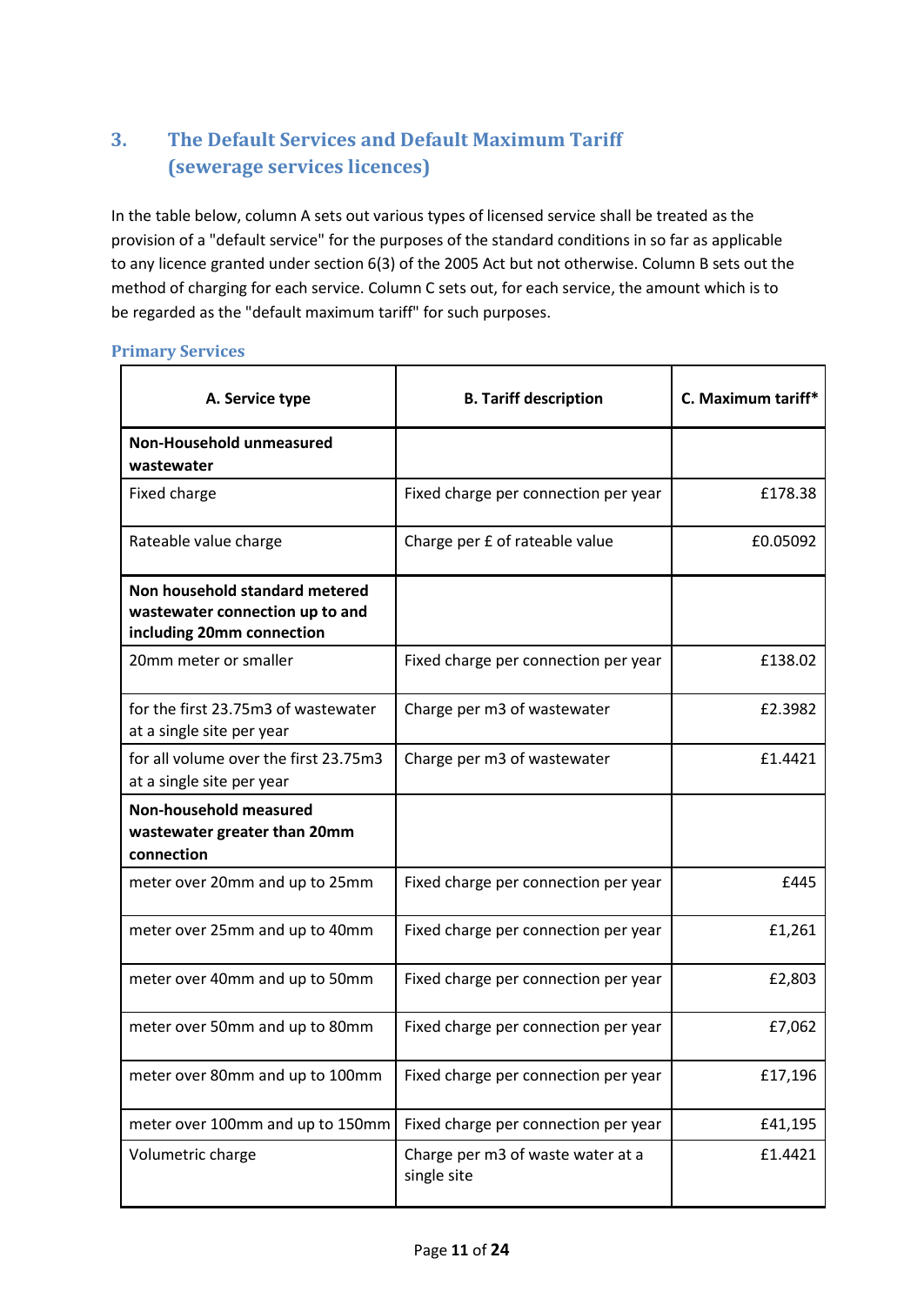| A. Service type                                          | <b>B. Tariff description</b>                                        | C. Maximum tariff* |
|----------------------------------------------------------|---------------------------------------------------------------------|--------------------|
| Non-household surface water<br>drainage                  |                                                                     |                    |
| Property drainage                                        | Charge per £ of rateable value                                      | £0.02733           |
| Property drainage                                        | Charge per m2 of drained area                                       | £0.39724           |
| Highway drainage                                         | Charge per £ of rateable value                                      | £0.01755           |
| <b>Trade Effluent</b>                                    | (charged in accordance with the<br>formula at Annex A)              |                    |
| Availability reception charge (Ra)                       | Charge per consented m3 volume per<br>day                           | £0.102019          |
| Availability<br>primary volumetric<br>charge (Va)        | Charge per consented m3 volume<br>per day                           | £0.067927          |
| Availability biological capacity charge<br>(Ba)          | Charge per consented kg of load per<br>day                          | £0.259197          |
| Availability sludge capacity charge<br>(Sa)              | Charge per consented kg of load per<br>day                          | £0.222168          |
| Operating reception charge (Ro)                          | Operating reception charge per m3 of<br>volume discharged           | £0.164455          |
| Operating primary volumetric charge<br>(V <sub>O</sub> ) | Operating primary volumetric charge<br>per m3 of volume discharged  | £0.109680          |
| Operating<br>secondary treatment<br>charge (Bo)          | Operating secondary treatment<br>charge per m3 of volume discharged | £0.146581          |
| Operating sludge treatment charge<br>(S <sub>O</sub> )   | Operating sludge treatment charge<br>per m3 of volume discharged    | £0.089634          |
| Minimum charge                                           | Minimum charge per connection per<br>year                           | £201               |

\* The default maximum tariff that a licensed provider can charge for the provision of the default services listed in Column A of the "Primary Services" table above to Vacant Premises (as defined in the Market Code, being the code designated as such under the Water Services (Codes and Services) Directions 2007) is zero, unless and until Scottish Water's Wholesale Charges Scheme (as approved by the Commission) permits Scottish Water to levy wholesale charges in respect of such services. Where Scottish Water's Wholesale Charges Scheme (as approved by the Commission) does permit Scottish Water to levy wholesale charges in respect of such services, the default maximum tariff that a licensed provider can charge for the provision of such services is as set out in Column C of the "Primary Services" table above, or such other amount as the Commission may direct from time to time.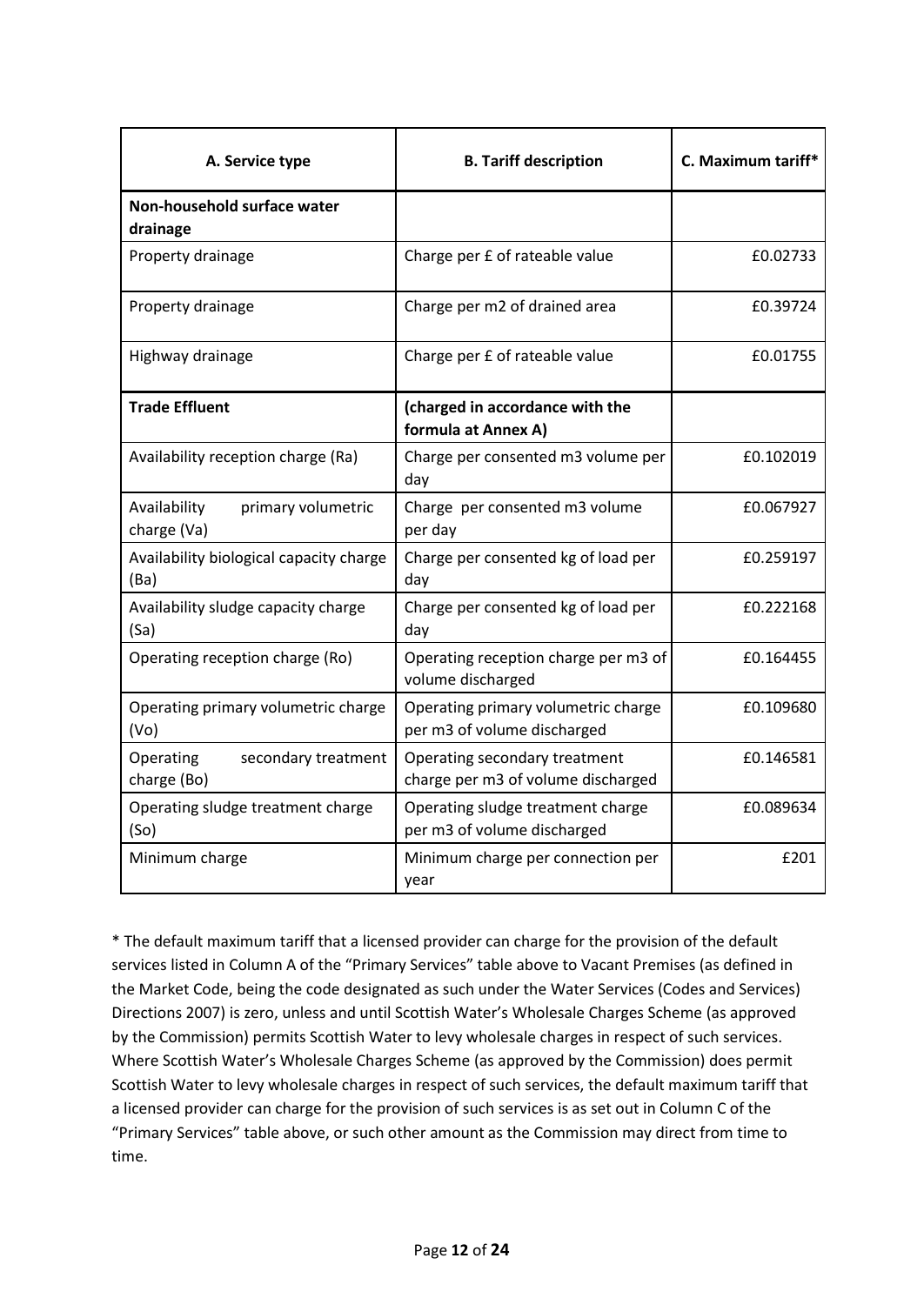# **Non-primary Services**

See Annex B for a further note on non-primary services.

| A. Service type                            | <b>B. Tariff description</b>                                                                                                                                                                                                                                                                                                                                                                                | C. Maximum tariff |
|--------------------------------------------|-------------------------------------------------------------------------------------------------------------------------------------------------------------------------------------------------------------------------------------------------------------------------------------------------------------------------------------------------------------------------------------------------------------|-------------------|
| All connection activity                    |                                                                                                                                                                                                                                                                                                                                                                                                             |                   |
| All connection activity: minimum<br>charge | For all charges activities associated<br>with connection activities (inspection<br>fees, infrastructure charges etc.), the<br>licensed provider may charge a one-<br>off and up-front connection<br>administrative charge. Maximum<br>charge per connection.                                                                                                                                                | £85               |
| All connection activity: total charge      | For all charges payable to Scottish<br>Water associated with connection<br>activities (inspection fees,<br>infrastructure charges etc.), the<br>licensed provider may charge a<br>maximum percentage uplift to<br>Scottish Water's costs once a<br>connection is made. Any minimum<br>charges collected up front should be<br>netted off of this amount.<br>Percentage uplift to Scottish Water<br>charges. | 12%               |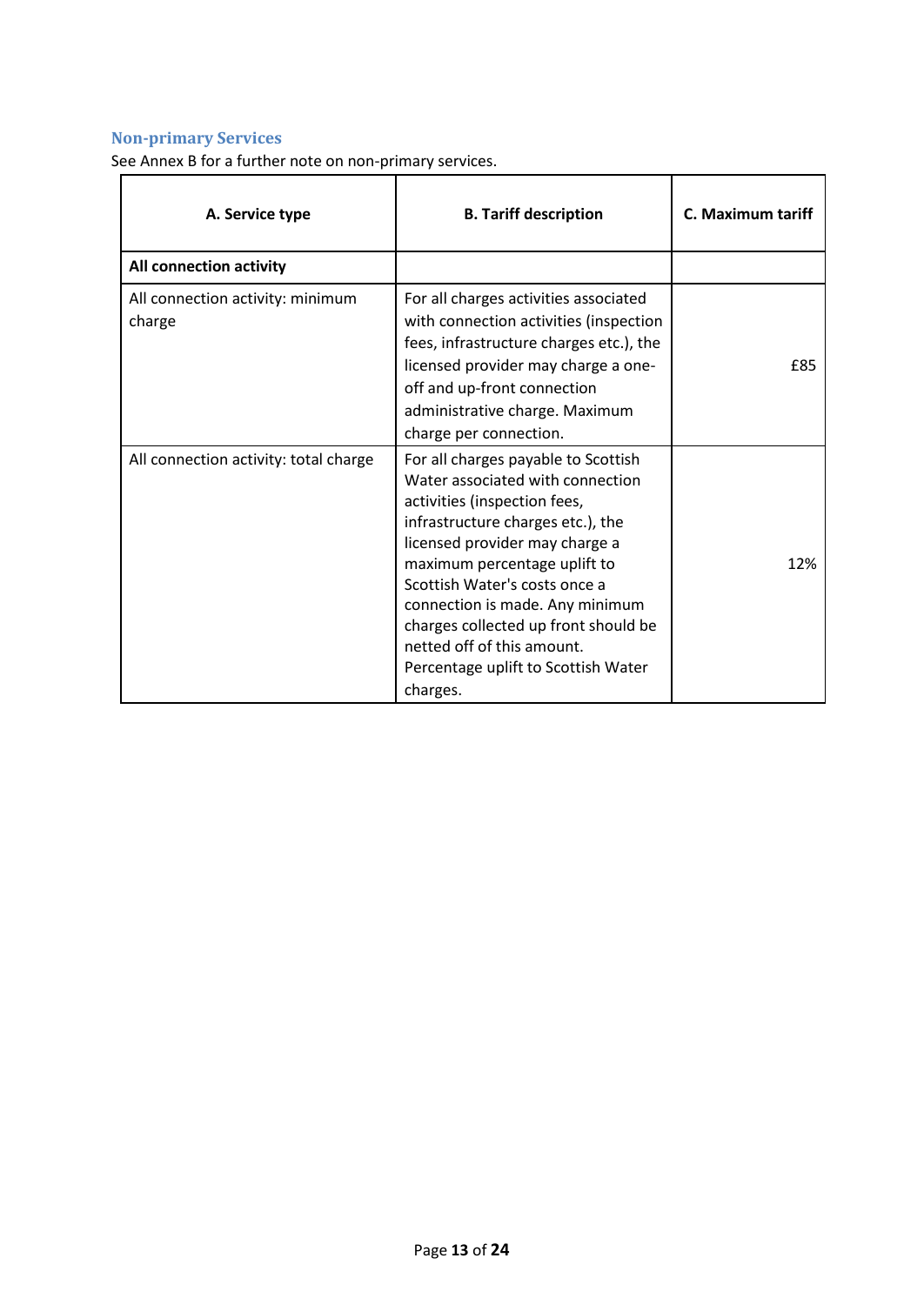## **4. Default Standards**

This part sets out the standards which are to be met by each licensed provider in providing a default service. These standards shall be regarded as the "default standards" for the purposes of the standard conditions.

Save where otherwise provided in this part 4, each of the default standards apply to all default services.

### **Default Standards**

Under the terms of its water and/or sewerage services licence(s), each licensed provider must offer eligible customers the following default standards. If the licensed provider fails to meet these standards the licensed provider will pay its eligible customer compensation. A licensed provider will, save where otherwise provided in this part 4, make any compensation payment due to its eligible customer without that customer having to claim the payment.

In circumstances outside the licensed provider's reasonable control (such as severe weather), the licensed provider unfortunately cannot guarantee these default standards. In some other situations, for example where the licensed provider delays a response at a customer's request, a default standard payment may not be appropriate.

If a compensation payment is due, the licensed provider will make a payment within 10 business days of the qualifying event, or, if a claim is required, from when the licensed provider receives its eligible customer's claim. If the licensed provider fails to do this it will pay its eligible customer a further £20. The licensed provider will normally make payment by crediting its eligible customer's account.

## *Default Standard 1 Written or telephone complaints*

If an eligible customer telephones its licensed provider with a complaint, the licensed provider will try to resolve the problem when the eligible customer calls. If this is not possible, the licensed provider will investigate the eligible customer's complaint and will call the eligible customer back promptly. If the eligible customer asks the licensed provider for a written response to their complaint the licensed provider will send the eligible customer a written response within 8 business days from the date on which the eligible customer telephoned the licensed provider.

If an eligible customer writes to, faxes or e-mails its licensed provider with a complaint the licensed provider will respond as quickly as possible and always within 8 business days. Where the licensed provider cannot give the eligible customer an immediate full response, the licensed provider will regularly keep the eligible customer informed of progress in resolving the problem.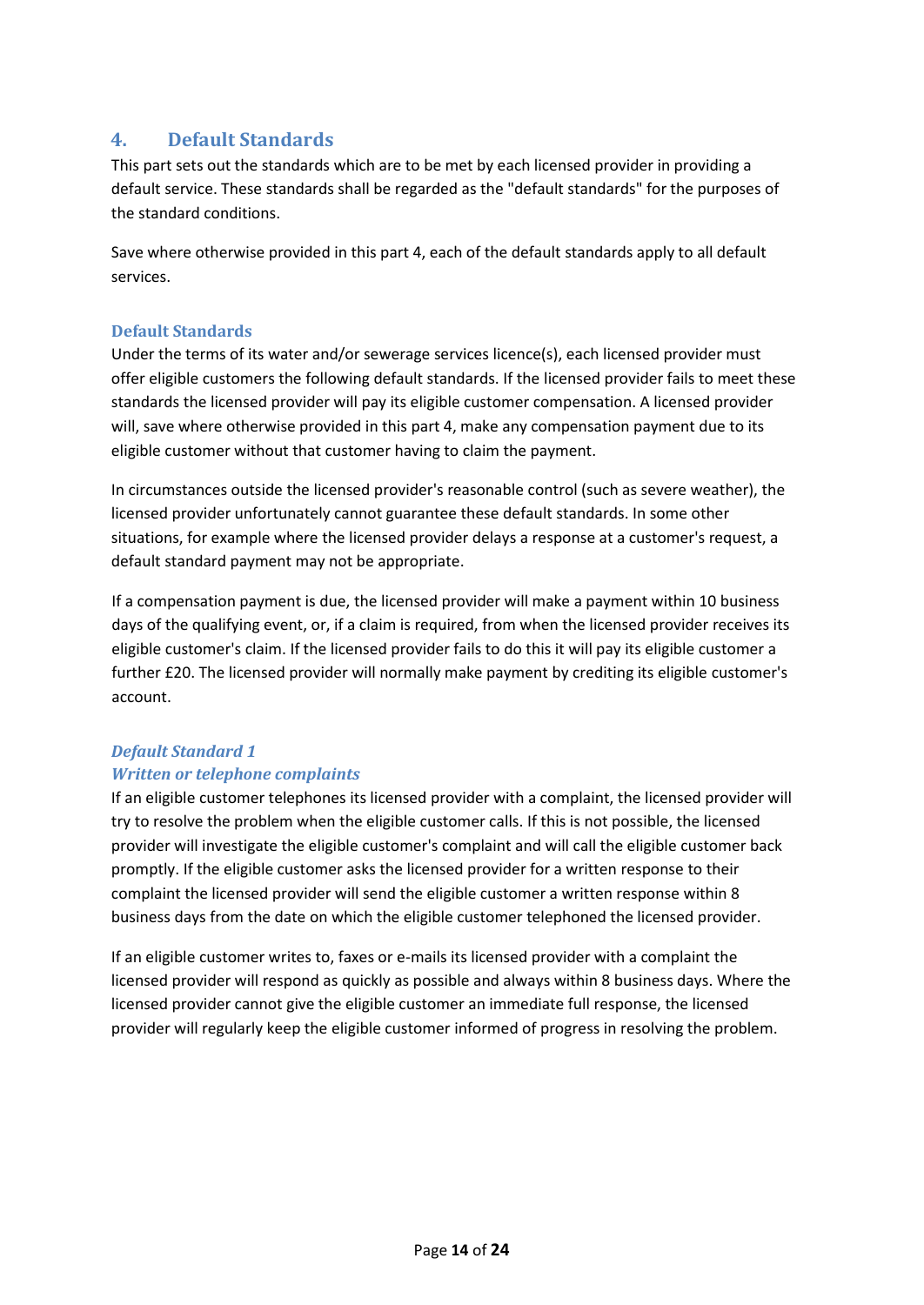The licensed provider will pay its eligible customer £20 if the licensed provider fails to respond within 8 business days to:

- the eligible customer's written complaint; or
- a complaint by telephone in which the eligible customer asks for a written response.

## *Default Standard 2*

### *Invoice Queries*

If an eligible customer queries any aspect of an invoice its licensed provider sends it, the licensed provider will always try to deal with the eligible customer's query whilst the eligible customer is still on the line. If this is not possible and some work is required on an eligible customer's account, the licensed provider will respond to the eligible customer within 10 business days of the eligible customer's initial call.

If an eligible customer contacts its licensed provider to ask for a change to its method of paying, the licensed provider will deal with the eligible customer's request within 5 business days.

If the licensed provider fails to do either of these within the required time, the licensed provider will pay its eligible customer £20.

## *Default Standard 3*

### *Keeping appointments with customers*

If a licensed provider makes an appointment to visit its eligible customer on the eligible customer's site more than 24 hours in advance, the licensed provider will guarantee to keep the appointment, or to give the eligible customer at least 24 hours' notice of cancelling or changing it. The licensed provider will ask its eligible customer if it would prefer a morning or afternoon appointment or a 2 hour time band within which the licensed provider's representative will visit.

The licensed provider will pay its eligible customer £20 if:

- the licensed provider's representative does not turn up on the appointed morning or afternoon or within the agreed 2-hour time band; or
- the licensed provider fails to let the eligible customer know about a cancellation or changed appointment time at least 24 hours in advance.

This standard only applies to operational visits, such as visits to discuss water pressure problems or for a survey to establish if a water meter can be fitted.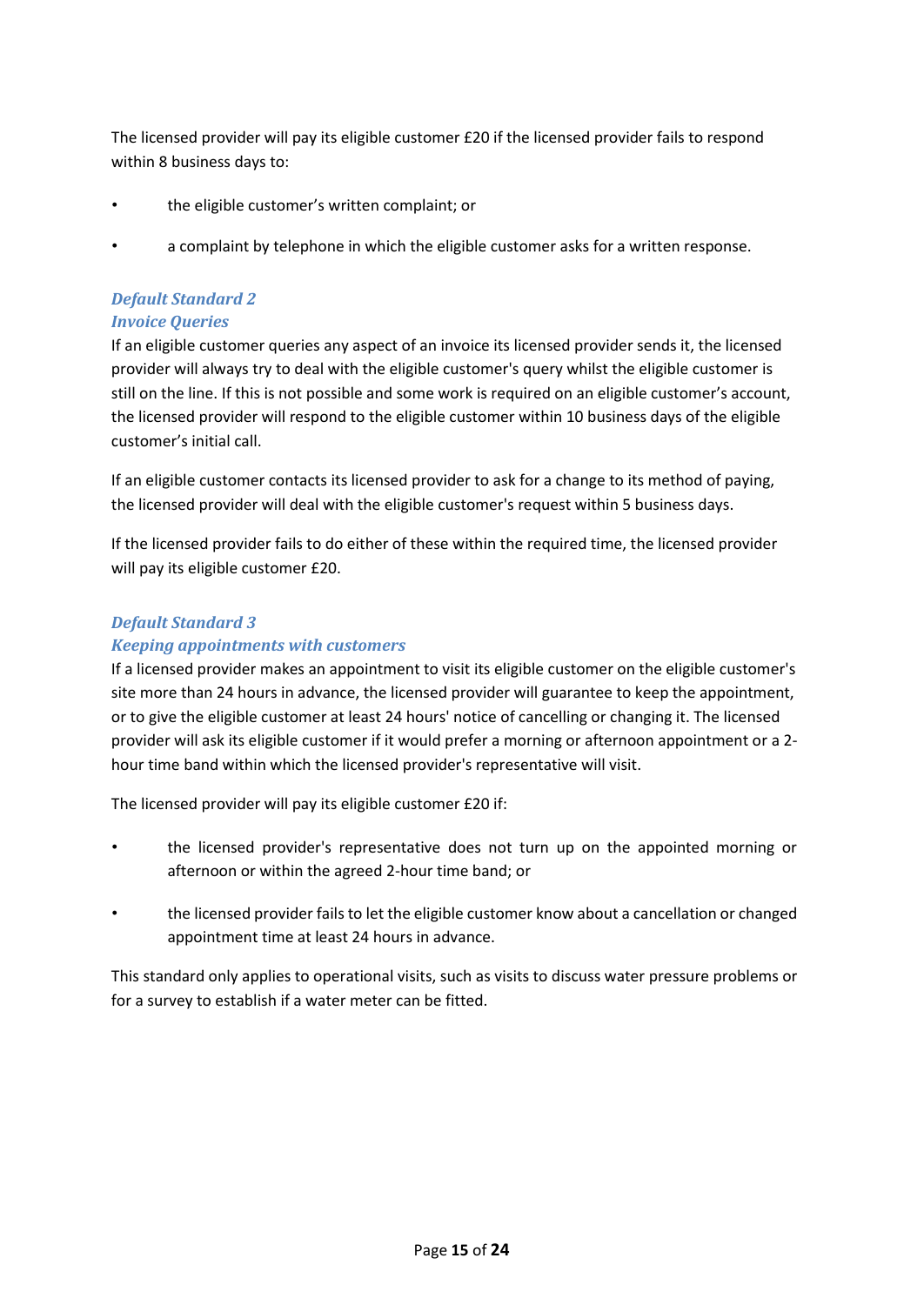## *Default Standard 4 Planned interruptions to an eligible customer's water supply*

If Scottish Water is planning to carry out maintenance or repair work that requires an eligible customer's supply to be shut off, Scottish Water is required to inform the eligible customer's licensed provider, who will inform its eligible customer, in advance of when the water supply will be off and when it will be turned back on.

If the work is planned to last more than 4 hours, Scottish Water will inform the eligible customer's licensed provider and the licensed provider will give its eligible customer at least 48 hours' notice of the intended interruption to their supply. A licensed provider will usually contact its eligible customers individually, but in the case of large areas being affected, the local media may be used as the means of communication.

In any of the above situations, a licensed provider shall pay its eligible customer £50 if:

- the eligible customer had not been warned of the interruption in the time periods set out above and the customer has informed their licensed provider (either directly or via the 24 hour number established by licensed providers and Scottish Water) that their supply has been interrupted; or
- the eligible customer has informed its licensed provider (either directly or via the 24 hour number established by licensed providers and Scottish Water) that their supply has not been restored by the notified time.

If an eligible customer has informed their licensed provider (either directly or via the 24 hour number established by licensed providers and Scottish Water) that their supply has not been restored by the notified time, the licensed provider shall pay that eligible customer a further £25 for each additional complete 12-hour period they remain without water beyond the notified time for restoration of supply.

## *Default Standard 5*

## *Unplanned interruptions to an eligible customer's water supply*

If the water supply to an eligible customer's business is disrupted because of a fault with the public water supply system, Scottish Water will restore the supply within 12 hours from the time it finds out about the interruption. If a strategic main (a main with a diameter equal to or greater than 300mm) causes the problem, the water supply will be restored within 48 hours of Scottish Water finding out about the interruption.

If the eligible customer informs the licensed provider (either directly or via the 24 hour number established by licensed providers and Scottish Water) that their supply has not been restored within these time periods:

- The licensed provider shall pay its eligible customer £50; and
- The licensed provider shall pay its eligible customer a further £25 for each additional complete 12-hour period for which the eligible customer is without water.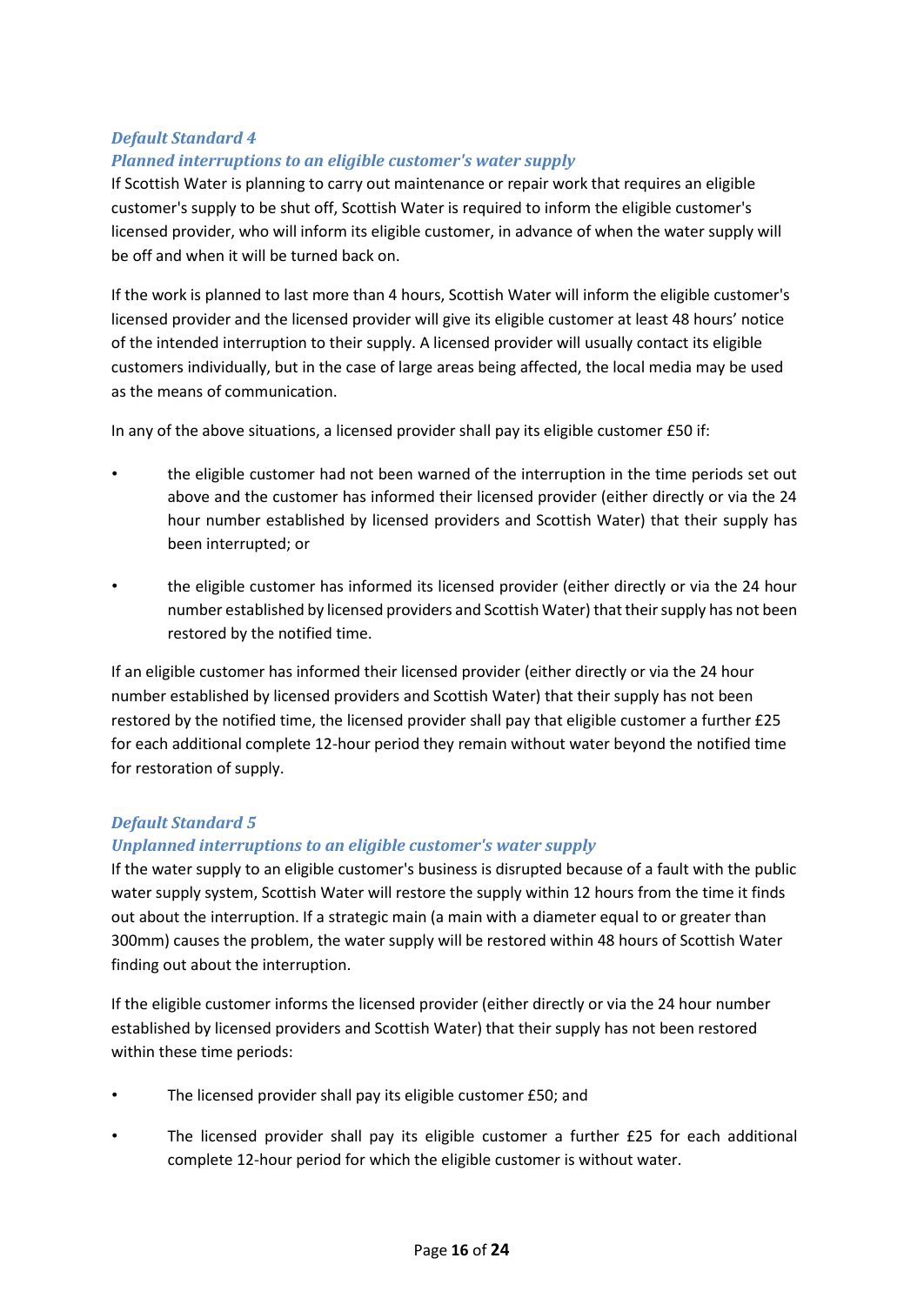# *Default Standard 6 Water getting into gas systems*

If an eligible customer notices water coming from a gas appliance, or if an eligible customer loses its gas supply because water has entered its gas pipe, the eligible customer can call the 24 hour telephone number to be established by the licensed providers and Scottish Water, or it can call its licensed provider. If an eligible customer calls its licensed provider in relation to water getting into a gas system, the licensed provider will promptly telephone Scottish Water to pass the matter on. When Scottish Water returns the licensed provider's telephone call and provides practical advice and explains what will happen next, the licensed provider will promptly telephone its eligible customer to pass that information on.

If the licensed provider does not pass the matter onto Scottish Water or return the eligible customer's call in this way, the licensed provider will pay its eligible customer £20.

## *Default Standard 7 Flooding from sewers*

If waste water from sewers floods the inside of an eligible customer's property, the eligible customer can call the 24 hour telephone number to be established by the licensed providers and Scottish Water, or it can call its licensed provider. If an eligible customer calls its licensed provider in relation to water from sewers flooding the inside of its property, the licensed provider will promptly telephone Scottish Water to pass the matter on.

Where the eligible customer has called either the 24 hour telephone number established by its licensed provider and Scottish Water or its licensed provider in relation to flooding from sewers, that licensed provider will refund the eligible customer's annual wastewater charge for their property (up to a maximum of £1,000 per flooding event) in recognition of the disturbance. This is providing that the problem is not due to general surface flooding of the area, a defect in the eligible customer's private drains or as the result of the eligible customer's actions.

Scottish Water is required to clear up as quickly as possible any mess within the eligible customer's property directly caused by the overflow of wastewater from the public sewer.

### *Default Standard 8 Meter installations*

If an eligible customer contacts its licensed provider requesting a water meter to be fitted, the licensed provider will arrange for a survey to be carried out. This will establish if a meter can actually be fitted and if an eligible customer needs to pay anything. The licensed provider will let its eligible customer know within 10 business days what is required to allow a meter to be fitted and what costs, if any, are involved.

If, following a request for a water meter from its eligible customer, the licensed provider fails to contact its customer within the time set out above, the licensed provider will pay its customer £20.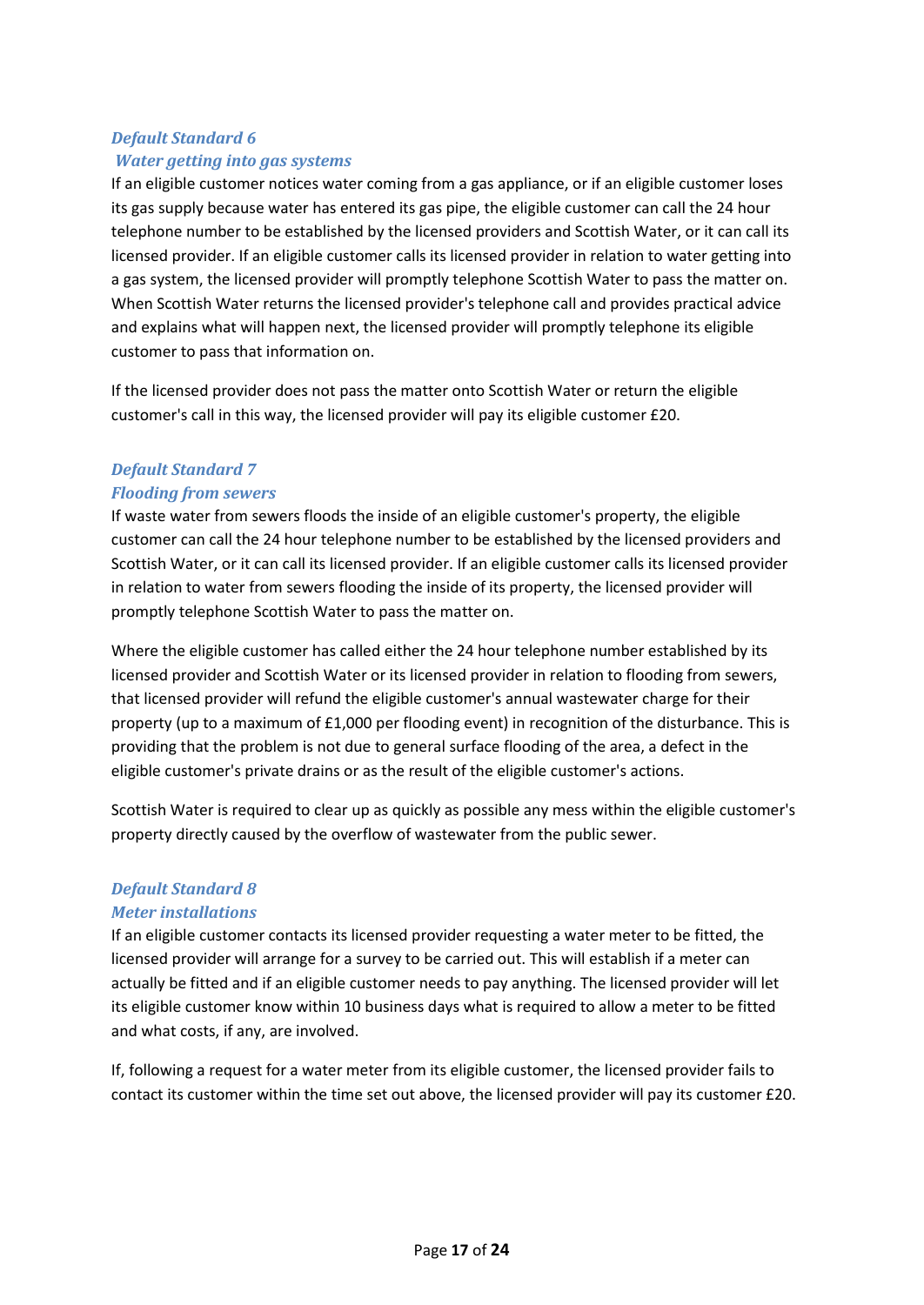# *Default Standard 9 Water Pressure complaints*

If an eligible customer has any problems with water pressure to their premises they can contact their licensed provider and the licensed provider will arrange to have the cause investigated and will let the eligible customer know the provisional outcome within 5 business days. If the licensed provider does not contact its eligible customer within 5 business days, the licensed provider will pay its customer £20.

If an eligible customer has contacted its licensed provider regarding any problems with water pressure, that licensed provider will pay its customer £20 if:

- the supply to the eligible customer's premises proves to be of less than 1 bar of pressure measured on the eligible customer's side of the boundary stopcock/stop valve; and
- the low pressure is caused by the supply system.

An eligible customer will only be entitled to this payment once in any 6-month period.

An eligible customer will not be entitled to payment under this standard if its business premises are:

- above the level of the water leaving Scottish Water's storage tank; or
- between the levels of the water leaving Scottish Water's storage tank and a level 10.5 metres below the tank.

### *Default Standard 10*

### *Response to emergencies*

Despite the best efforts of Scottish Water in maintaining water and sewerage services at all times, customers do sometimes experience a disruption to their service.

Such a disruption may be declared to be an "Emergency" if it is an event:

- governed by The Security and Emergency Measures (Scottish Water) (Scotland) Direction 2002, notified to Scottish Ministers, and which arises in a civil emergency or where there are threats to national security; or
- which results from flooding from sewers or where water gets into the gas system;

and is unable to be addressed using the processes under the Operational Code (other than the process for emergency activities).

If this happens and Scottish Water declares an Emergency (stating that it intends to implement the Emergency Plans it has made to ensure the provision of essential water and/or sewerage services in the event of an Emergency) the following Emergency Minimum Standards of Service will then apply:

1. Following the declaration of an Emergency, a Licensed Provider will, using reasonable endeavours and working in partnership with Scottish Water, promptly contact each of its eligible customers affected by the Emergency. Scottish Water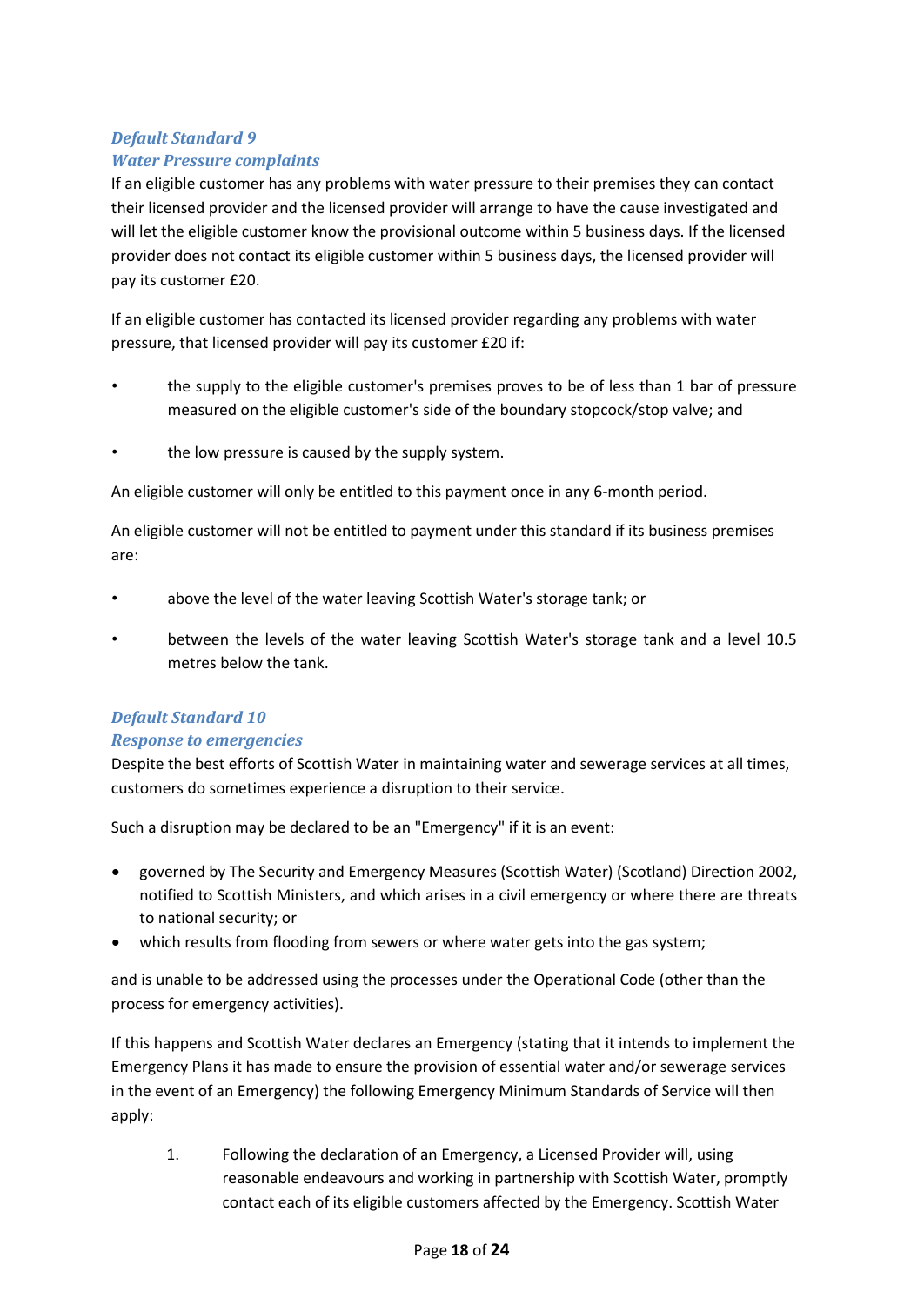will also inform all eligible customers affected by the Emergency through such methods as:

- press and broadcast media;
- loudhailers; and
- leaflet drops.

Throughout the Emergency, Scottish Water will continue to update both the publicly available information as well as the information specific to Licensed Providers. Licensed Providers will promptly pass on such information to their eligible customers.

- 2. Scottish Water will provide 'sensitive' customers (such as hospitals, nursing homes and schools) with alternative drinking water supplies to comply with Emergency Plans agreed with the health boards, health trusts and education authorities.
- 3. In managing an Emergency Scottish Water may require Licensed Providers to ask their eligible customers to generally reduce their demand for water and/or sewerage services. Scottish Water may also require Licensed Providers to carry out such other steps as are documented in the agreed Emergency Plans. In such circumstances, the eligible customer's licensed provider will use reasonable endeavours to carry out any such actions promptly and give its eligible customer as much advance notice as possible.
- 4. If Scottish Water has no alternative but to restrict an eligible customer's supply to maintain supplies for public health, the eligible customer's licensed provider will give its eligible customer as much advance notice as possible.

Scottish Water will notify Licensed Providers, who will in turn notify eligible customers promptly, when the Emergency has come to an end.

An eligible customer who is directly affected by a declared Emergency can claim if their licensed provider does not deliver these Emergency Minimum Standards of Service. The eligible customer will be entitled to claim at least 5% of their annual water or wastewater charge (up to a maximum of £5,000) and can claim up to 15% of their annual water or wastewater charge if they can show that their loss had a value greater than 5% of its annual water or wastewater charge (again, up to a maximum of £5,000).

## *Default Standard 11*

### *Telling eligible customers about default charges*

A licensed provider will communicate changes in maximum default tariffs to its eligible customers within 10 business days of approval of those changes by The Water Industry Commission for Scotland (who will publish any such updates on its website). If the licensed provider fails to do this it will pay its eligible customers £20.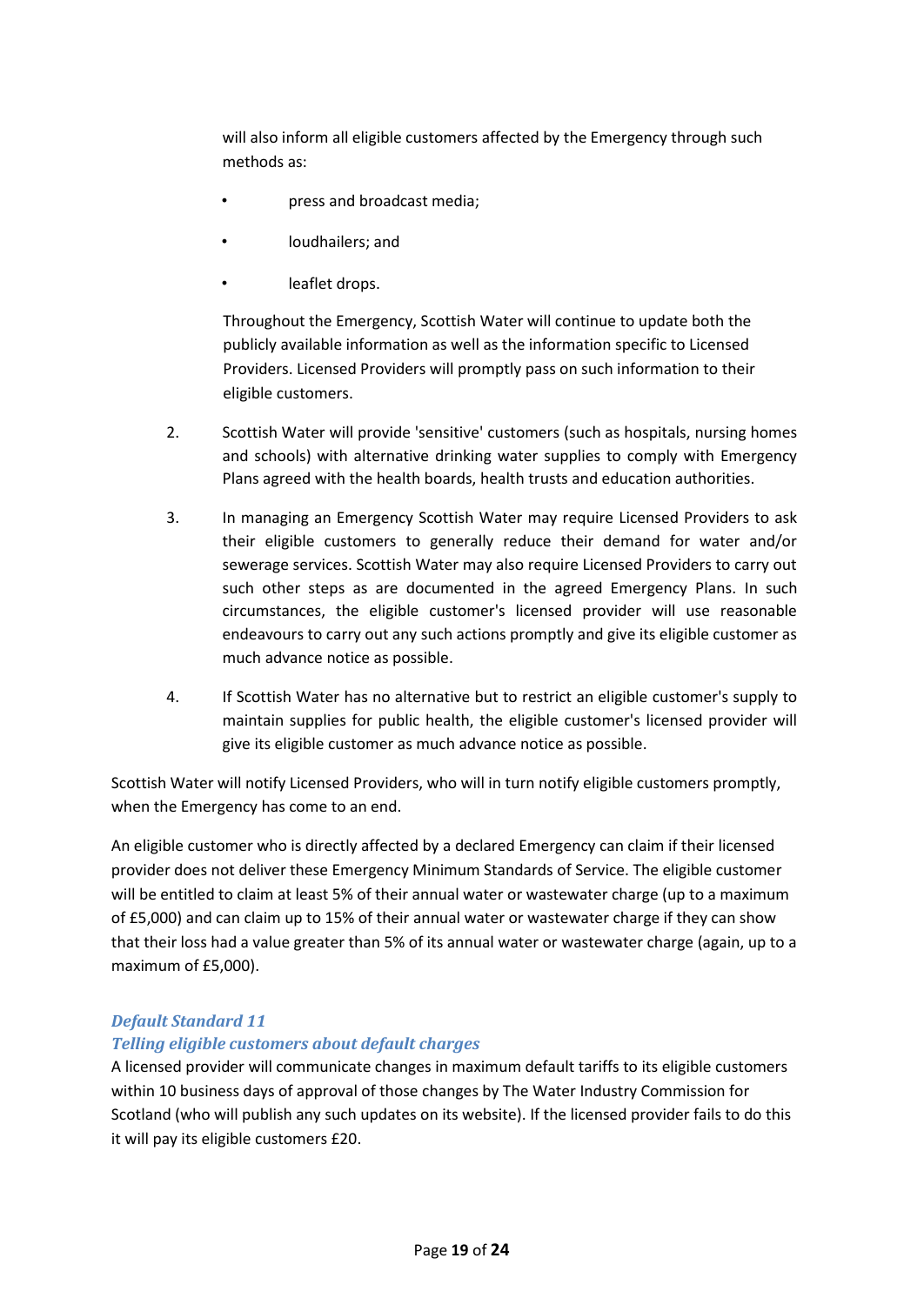## *Default Standard 12 Claiming a payment when affected by a declared Emergency*

Where an eligible customer wishes to claim sums due from their licensed provider for failing to deliver the Emergency Minimum Standards of Service, they may make such a claim in writing or via the telephone to their licensed provider.

An eligible customer must make any claims against a default standard within 3 months of the event.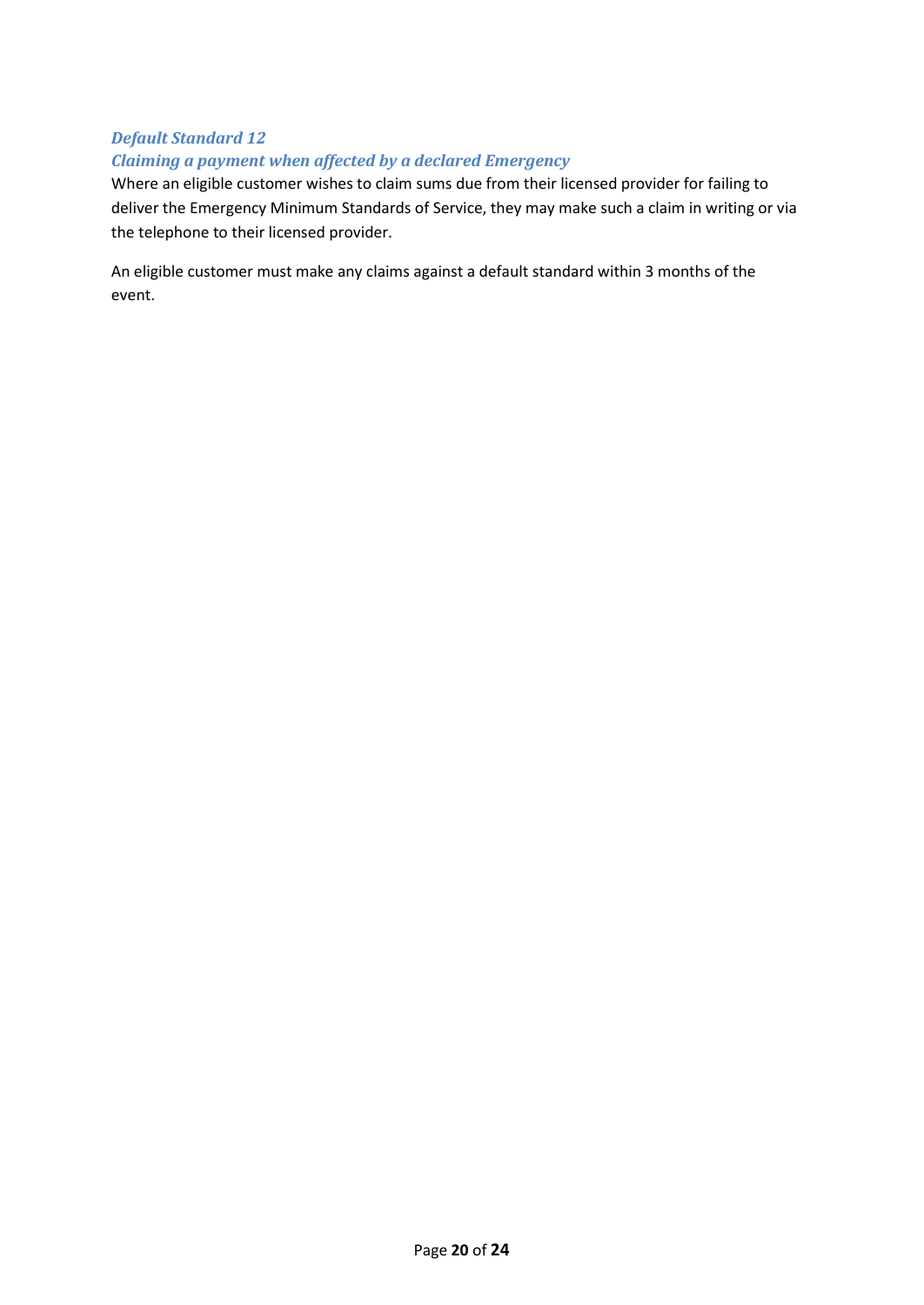## *Default Standard 14 SUMMARY*

If the licensed provider fails to meet these default standards an eligible customer may be entitled to a payment.

| Ref              | <b>Standard</b>                                                                                                                                                                              | Payment<br>without<br>claim? | Payment<br>Level                                                     |
|------------------|----------------------------------------------------------------------------------------------------------------------------------------------------------------------------------------------|------------------------------|----------------------------------------------------------------------|
| DSS1             | Written or telephone complaints - written response<br>within 8 business days.                                                                                                                | Yes                          | £20                                                                  |
| DSS <sub>2</sub> | Invoice enquiries - in general, respond within 10<br>business days of initial call.                                                                                                          | Yes                          | £20                                                                  |
|                  | Invoice enquires (change of payment method) respond<br>within 5 business days.                                                                                                               | Yes                          | £20                                                                  |
| DSS3             | Keep appointments made by the licensee with the<br>customer more than 24 hrs in advance and meet the<br>agreed specified time bracket.                                                       | Yes                          | £20                                                                  |
| DSS4             | Planned interruptions - warn customers 48hrs in<br>advance, supply restored within stated time. Note:<br>payment is made on failure to warn and/or if supply<br>not restored at stated time. | Yes                          | £50                                                                  |
|                  | Each 12 hour period beyond time for restoration of<br>supply.                                                                                                                                | Yes                          | £25                                                                  |
| DSS5             | Unplanned interruptions (burst mains etc) - restore<br>within 12 hrs (48hrs for a strategic main supplying a<br>large area).                                                                 | Yes                          | $£50 + £25$ for<br>each<br>subsequent<br>12 hrs<br>without<br>supply |
| DSS6             | Water into gas mains - licensed provider will pass the<br>eligible customer's report to Scottish Water and return<br>the customer's call                                                     | Yes                          | £20                                                                  |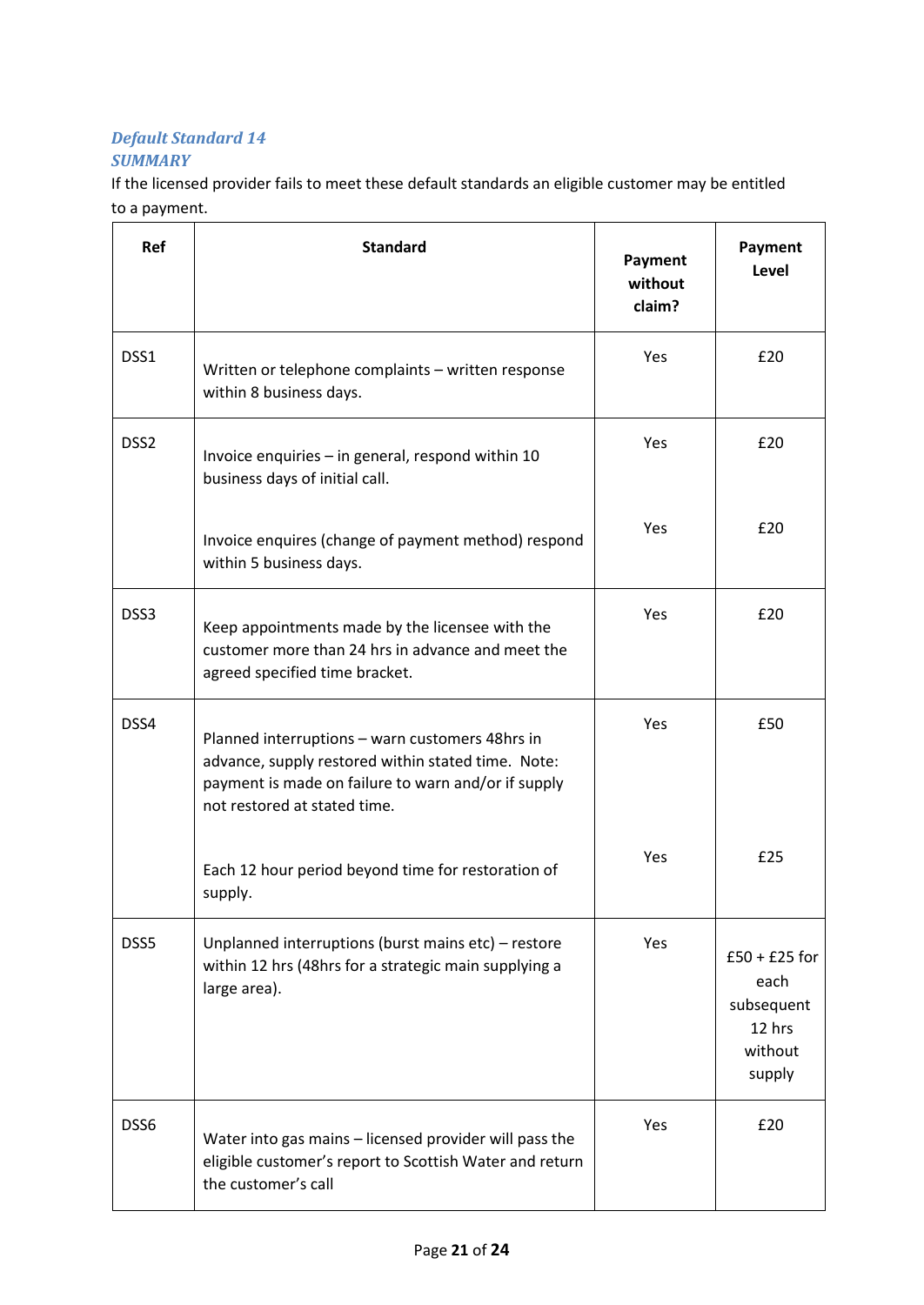| DSS7         | Sewer flooding inside an eligible customer's property,<br>not due to general surface flooding of area, defect in<br>customer's private drain or due to customer's actions. | Yes (on<br>notification of<br>flooding) | Annual waste<br>water charge<br>(max f1,000)                     |
|--------------|----------------------------------------------------------------------------------------------------------------------------------------------------------------------------|-----------------------------------------|------------------------------------------------------------------|
| DSS8         | Meter installations - the licensed provider will let an<br>eligible customer know of outcome of survey within 10<br>business days.                                         | Yes                                     | £20                                                              |
| DSS9         | Water pressure complaints - must supply a minimum 1<br>bar. Payment is dependent on Scottish Water<br>confirming low pressure.                                             | Yes                                     | £20                                                              |
|              | Inform an eligible customer of outcome of<br>investigation within 5 business days.                                                                                         | Yes                                     | £20                                                              |
| <b>DSS10</b> | Response to emergencies - meet emergency minimum<br>standards of service.                                                                                                  | $No - claim$<br>required                | 5% - 15% of<br>water or<br>waste water<br>charge<br>(max £5,000) |
| <b>DSS11</b> | Communicate changes to maximum default tariffs<br>within 10 business days of approval.                                                                                     | Yes                                     | £20                                                              |
| General      | Failure to pay due default standard payment within 10<br>business days of qualifying event or claim.                                                                       | Yes                                     | £20                                                              |

Done at Stirling, 17 May 2007

For and on behalf of the Water Industry Commission for Scotland

………………………………………

Alan DA Sutherland, Chief Executive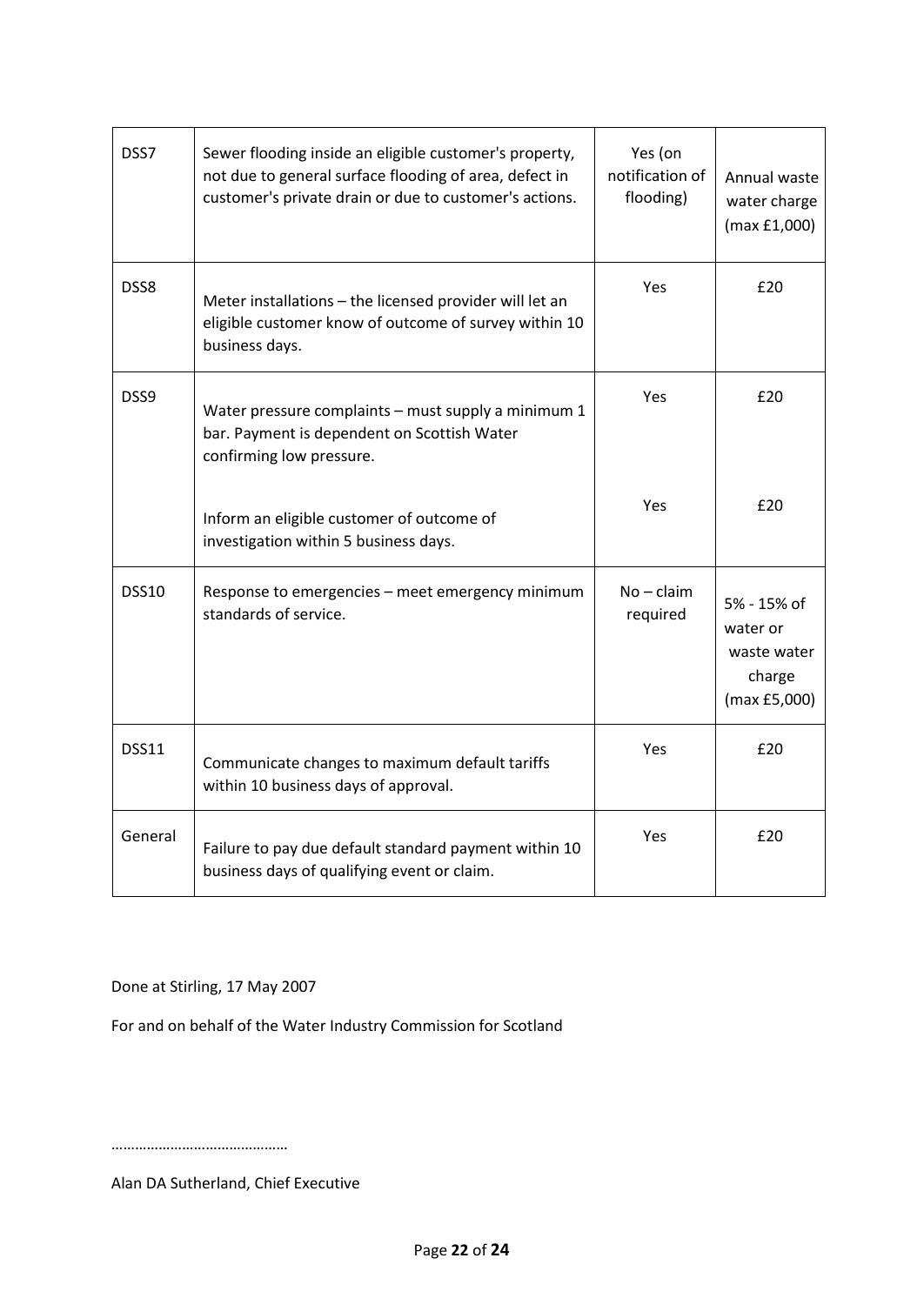## **Annex A: Mogden Formula**

The charging formula for trade effluent is in two

parts:

- Availability charge; and
- Operating charge.

Each will be charged using the following formulae.

## **Availability Charge**

Daily availability charge =  $CDV \times (Ra + Va) + (Ba \times SBODI) + (Sa \times TSSI)$ 

Where:

| <b>CDV</b>                                     | $=$ | Chargeable Daily Volume (as per trade effluent consent)       |  |  |
|------------------------------------------------|-----|---------------------------------------------------------------|--|--|
| $sBODI =$                                      |     | settled Biochemical Oxygen Demand load (as per trade effluent |  |  |
| consent)                                       |     |                                                               |  |  |
| $TSSI =$                                       |     | Total suspended solids load (as per trade effluent consent)   |  |  |
| Ra, Va, Ba and Sa are as per the tables above. |     |                                                               |  |  |
|                                                |     |                                                               |  |  |

## **Operating charge**

| Operating charge |          | $=$ AVD x [Ro + Vo + Bo x (Ot/Os) + So x (St/Ss)]               |
|------------------|----------|-----------------------------------------------------------------|
| Where:           |          |                                                                 |
| AVD              | Ξ        | <b>Actual Volume Discharged</b>                                 |
| 0t               |          | fixed strength (settled chemical oxygen demand) of the effluent |
| Os               |          | $350$ mg/l                                                      |
| St               | $\equiv$ | fixed strength (settleable solids) of the effluent              |
| Ss               |          | $250$ mg/l                                                      |

Ro, Vo, Bo and So are as per tables above.